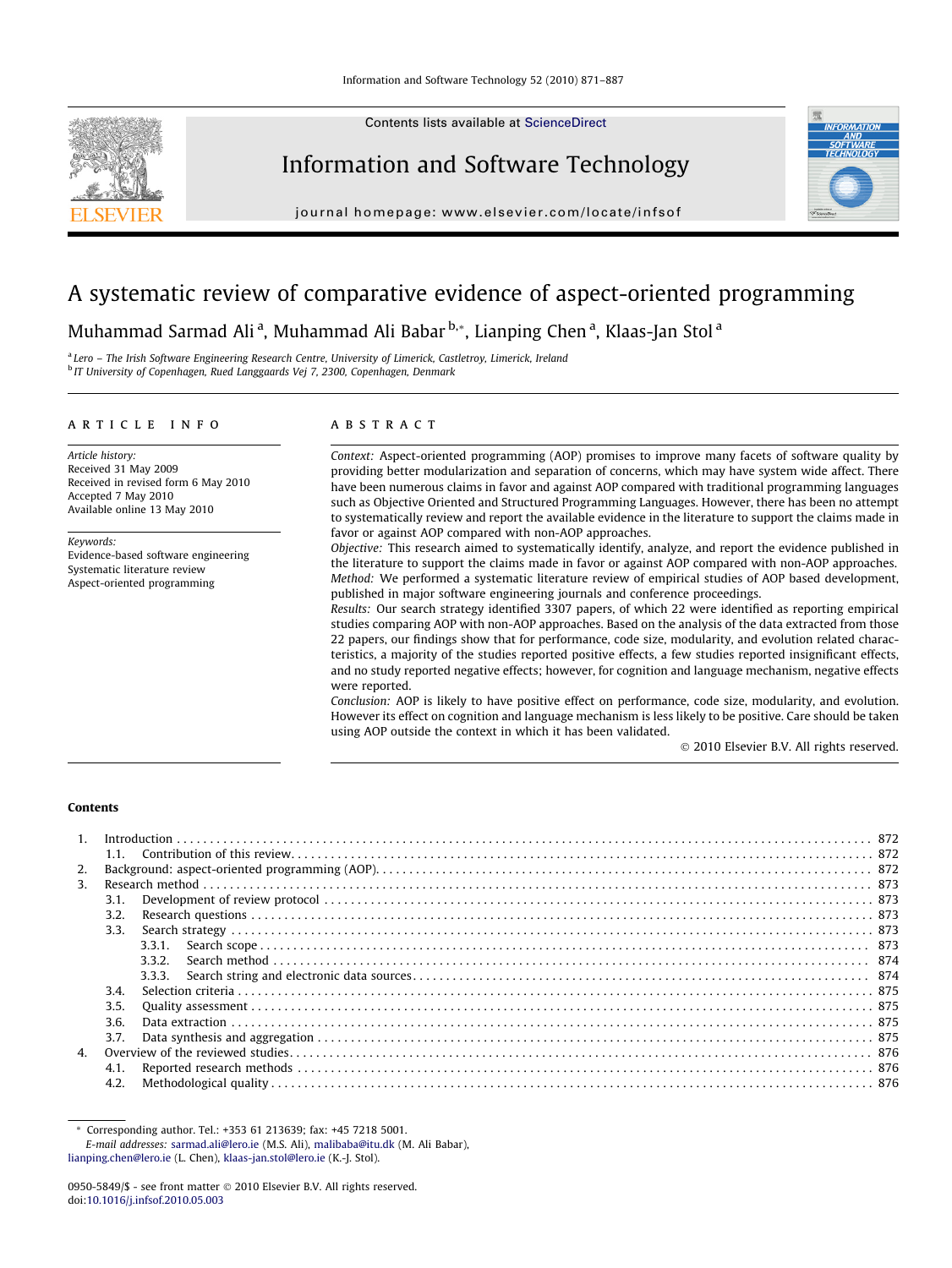|    | 4.3.        |        |  |
|----|-------------|--------|--|
|    |             | 4.3.1. |  |
|    |             | 4.3.2. |  |
|    |             | 4.3.3. |  |
|    | 4.4.        |        |  |
|    | 4.5.        |        |  |
|    | 4.6.        |        |  |
| 5. |             |        |  |
|    | 5.1.        |        |  |
|    |             | 5.1.1  |  |
|    |             | 5.1.2. |  |
|    |             | 5.1.3. |  |
|    |             | 5.1.4  |  |
|    |             | 5.1.5. |  |
|    |             | 5.1.6. |  |
|    |             | 5.1.7. |  |
|    | 5.2.        |        |  |
| 6. |             |        |  |
| 7. |             |        |  |
|    |             |        |  |
|    | Appendix A. |        |  |
|    |             |        |  |
|    |             |        |  |
|    |             |        |  |

## 1. Introduction

It has been more than a decade since the aspect-oriented programming (AOP) paradigm was introduced by Kiczales et al. [\[1\].](#page-15-0) AOP was presented as an alternative approach to Object-Oriented Programming (OOP) for better modularization and separation of concerns (SoC), especially for those concerns that cut across a system's functionality and hence, can result in redundant, scattered and tangled code. This relatively new paradigm has attracted a lot of interest from researchers and practitioners recently. A wide variety of AOP languages and tools have been developed. It has been argued that AOP and its related techniques can have a positive impact on the overall software development process and improve software quality [\[2\]](#page-15-0). Such claims are usually based on Dijkstra's idea that the more the concerns are separated, the easier it becomes to perform changes locally [\[3\]](#page-15-0). However, there have also been doubts about the applicability and effectiveness of AOP [\[4\]](#page-15-0). As compared to OOP, the most popular software development paradigm today, aspect-oriented paradigm can be considered to be in its infancy as it lacks well-defined rules to determine good design and implementation decisions [\[5\]](#page-15-0). There are also claims about the limitations of AOP techniques [\[6\].](#page-16-0) Furthermore, it has been reported that not many empirical studies have been conducted to investigate the effectiveness of AOP, which is why there is little empirical evidence available to support the claims made about AOP [\[7\].](#page-16-0)

However, there has been no effort to systematically identify, analyze, and report the evidence reported in the literature to support the claims made in favor or against AOP. We believe that systematically carried out aggregation and synthesis of the reported evidence can help clarify the confusions and contradictions regarding AOP's benefits and limitations. Hence, we decided to conduct a systematic literature review (SLR) of the evidence reported about the benefits and limitations of AOP compared with non-AOP. This paper reports the methodological details about and findings from our SLR.

## 1.1. Contribution of this review

<span id="page-1-0"></span>This review provides evidence-based insights that can help practitioners to gain a good understanding of the claimed benefits of AOP and the kinds of evidence provided to support those claims. We also believe that readers interested in the AOP paradigm can use this paper as a map for finding studies relevant to their situation and then analyze the study settings to decide about their applicability. For researchers, this SLR gives an overview of the reported empirical evaluation/validation of the effectiveness of AOP and reveals those areas that are not addressed by the reported research or areas that need further research. At the same time, it also points out the limitations of the current practice of designing and reporting empirical studies of AOP. The information extraction scheme we used to characterize the study context and study findings can be used to guide the activities of designing and reporting future empirical studies of AOP.

The remainder of this paper is organized as follows. Section [2](#page-1-0) provides a short introduction to AOP. Section [3](#page-2-0) reports the details of our research methodology and logistics. Section [4](#page-5-0) provides an overview of the selected studies. Main findings from our SLR are presented in Section [5.](#page-7-0) Section [6](#page-12-0) reports the limitations of the review. Finally, Section [7](#page-12-0) concludes this paper.

## 2. Background: aspect-oriented programming (AOP)

At the heart of aspect-oriented development paradigm is the idea of concern. Though an abstract concept, a concern at implementation level is usually considered as a particular behavior or functionality in a program. Concerns can be very primitive, such as adding a variable. High level concerns are coarser, such as transaction management. Of particular interest in AOP is a concern whose implementation is scattered over various system modules, or when a particular module's implementation is tangled with different concerns. Scattering and tangling usually go hand in hand and result into what is termed as crosscutting of concerns. Crosscutting concerns are homogeneous when the same or almost similar behavior is replicated at multiple points in the implementation, such as logging or tracing. When the behavior at multiple points is different, the crosscutting concern is termed heterogeneous. With other programming paradigms (e.g., object-oriented), even if a developer chooses a system's structure carefully, the implementation of such concerns may still end up being non-modular, i.e., scattered and tangled across multiple modules. The proponents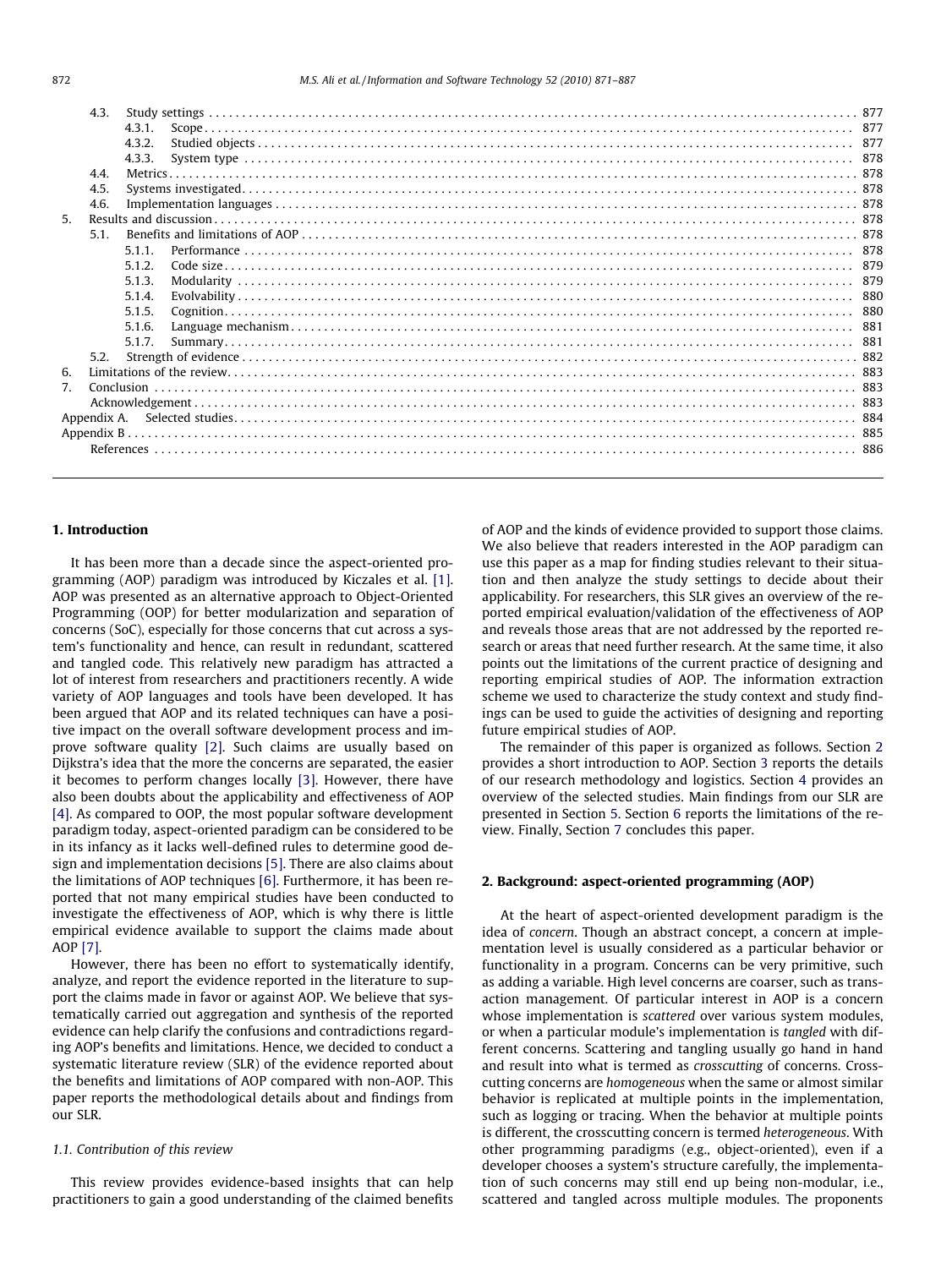of AOP claim that AOP provides mechanisms to modularize and encapsulate crosscutting concerns which appear due to ''dominant decomposition" [1](#page-2-0) [\[8\].](#page-16-0)

The core idea of AOP, separation of concerns, has been around for many years with different names. Earlier approaches such as adaptive programming [\[9\]](#page-16-0), subject-oriented programming [\[10\]](#page-16-0) and composition filters [\[11\]](#page-16-0) shared the same idea. However, the model of AOP (as implemented in the AspectJ programming language) proposed by Kiczales et al. [\[12\]](#page-16-0) proved to be a simpler extension to the popular OOP language Java. It is now well sup-ported by the Eclipse project,<sup>[2](#page-2-0)</sup> and many different plugins have been developed. The remainder of this section briefly discusses different features of AOP in languages such as AspectJ.

In AOP languages, crosscutting concerns are encapsulated in an aspect, a class-like construct. This encapsulation is sometimes colloquially termed as aspectization. A single aspect can contribute to the behavior of a number of methods or objects through implicit invocation of additional behavior, which is composed at specific points of interest in the execution of a program. These points of interest are called join points. A pointcut is a language construct which defines a join point in the code. The additional behavior can execute before, after or around join point, and is defined in an advice. Programs written with aspects can be composed and compiled with the base code. Aspect-oriented code is either transformed into the base code language where it becomes indistinguishable for the interpreter, or modifies the interpreter/environment to understand aspect-oriented code. Since it is difficult to change a programming's runtime environment, a special program transformation process called weaving is used. The weaving converts aspect-oriented code into object-oriented code with the aspects integrated into the code.

## 3. Research method

We conducted an SLR, which is a well-defined and rigorous method to identify, evaluate and interpret all relevant studies regarding a particular research question, topic area or phenomenon of interest [\[13\]](#page-16-0). The goal of an SLR is to give a fair, credible and unbiased evaluation of a research topic using a trustworthy, rigorous and auditable method. A common reason for undertaking an SLR is to summarize existing evidence concerning a technology [\[13\].](#page-16-0) Hence, an SLR was an appropriate research method for our research that aimed at identifying and evaluating the evidence regarding the benefits and limitations of the AOP paradigm. For our SLR, we followed the guidelines for performing SLRs as proposed by Kitchenham and Charters [\[13\].](#page-16-0) The remainder of Section [3](#page-2-0) discusses our approach in more detail.

## 3.1. Development of review protocol

Prior to conducting our systematic review, we developed a review protocol. A pre-defined protocol reduces researcher bias and increases the rigor and repeatability of the review. An SLR protocol specifies the review plan and procedures by describing the details of various strategies for performing the systematic review. In particular, it defines the research questions, search strategy to identify the relevant literature, inclusion and exclusion criteria for selecting relevant studies, and the methodology for extracting and synthesizing information in order to address the research questions. The protocol was developed following the process shown in [Fig. 1.](#page-3-0)

After identifying the research questions (discussed in Section [3.2\)](#page-2-0), we defined the search scope and decided on a search strategy (discussed in Section [3.3\)](#page-2-0). At this stage we designed the search string to be used to search on various electronic sources (see [Table 1](#page-3-0) for the list of venues that we searched). As part of this step, we conducted a number of pilot searches to test the search string. Defining a good search string is important to get a high recall rate as well as a high precision. Once the search scope and strategy were defined, we developed a number of study selection criteria (discussed in Section [3.4](#page-4-0)). Specifically, we defined explicit criteria to include and exclude studies that were identified through the search phase. The next step was to decide on the data elements to be extracted which can provide important information in answering the research questions. We initially designed a preliminary data extraction form based on our initial understanding. To evolve and subsequently improve the data extraction form, we performed a small pilot study on eight relevant studies that we had identified during the pilot search phase. Pilot data extraction step helped us to finalize the data elements that need to be extracted during the data extraction phase of the review. As a final step in designing the protocol, we decided our strategy to synthesize the extracted data and how to present the results of this synthesis.

#### 3.2. Research questions

There have been many conflicting claims regarding the benefits of AOP. Thus, our main goal is to summarize evidence related to those claims. Hence our first research question is:

RQ-1: What empirical evidence has been presented in the research literature regarding the benefits and limitations of aspectoriented programming in comparison to non-aspect-oriented programming approaches?

It has been reported several times that the results of a systematic literature review can only be as good as the evidences available [\[14\]](#page-16-0). The overall strength of a body of evidence is usually referred to as strength of evidence [\[15\].](#page-16-0) An analysis of the strength of evidence is very important for readers of an SLR to know how much confidence they can place in the conclusions and recommendations arising from such reviews. Hence, the second research question explored in this SLR is:

RQ-2: What has been the strength of evidence in support of the stated findings?

#### 3.3. Search strategy

For a systematic review, a well-planned search strategy is very important so that every relevant piece of work can be expected to appear in the search results (high recall [\[15\]\)](#page-16-0) without being cluttered by irrelevant studies (high precision [\[15\]\)](#page-16-0) [\[16\].](#page-16-0)

We describe our search strategy from the following dimensions: search scope (both time and space), search method (i.e., automatic search or manual search), search strings, and electronic data sources used. By electronic data sources, we mean both index engines (e.g., web of science and EI Compendex) and publishers' sites (e.g., ScienceDirect and IEEEXplore).

#### 3.3.1. Search scope

We limited our literature search over two dimensions: publication period (time) and publication venues (space). In terms of publication period, we limited our search to papers published over the period of July 1997 and July 2008. We chose the start date as July 1997 because the first paper on AOP (i.e., Kiczales et al. [\[1\]\)](#page-15-0) appeared in ECOOP'97. The end time is July 2008, because we performed our search at this time. Hence, any paper published after July 2008 is not included. In terms of publication venues, we

<sup>&</sup>lt;sup>1</sup> A good definition of "dominant decomposition" can be found on this site: [http://](http://www.aosd.net/wiki/index.php) [www.aosd.net/wiki/index.php.](http://www.aosd.net/wiki/index.php)

<span id="page-2-0"></span><sup>2</sup> <http://www.eclipse.org/aspectj/>.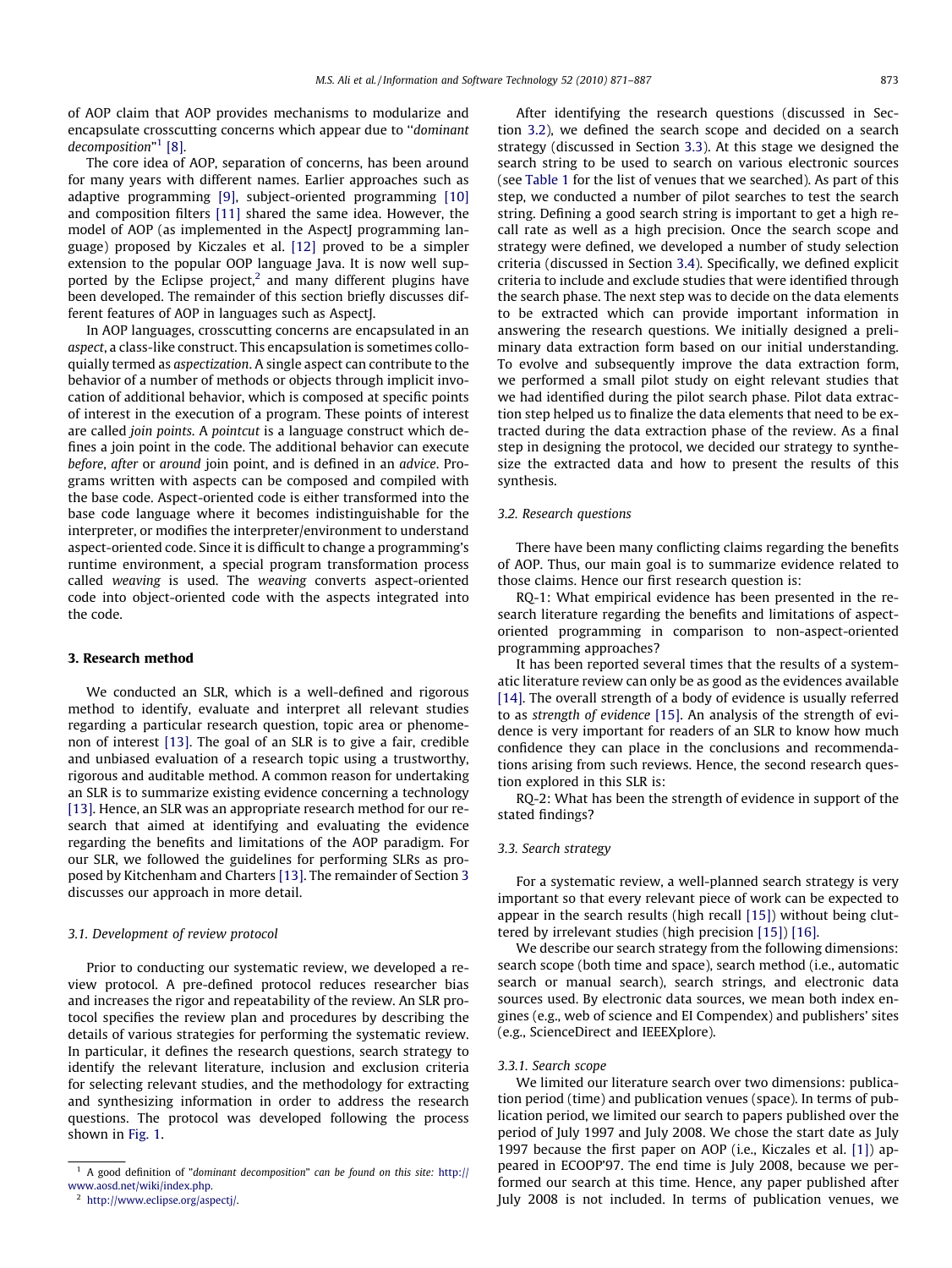

Fig. 1. Development process for the review protocol.

Table 1 Overview of search results and study selection.

| Venues               | Papers<br>retrieved | Papers full-<br>text Read | Papers<br>selected | Search<br>method | Electronic<br>data sources |
|----------------------|---------------------|---------------------------|--------------------|------------------|----------------------------|
| AOSD                 | 125                 | 39                        | 6                  | Manual           | NA.                        |
| <b>TAOSD</b>         | 32                  | 12                        | 2                  | Manual           | NA.                        |
| <b>ECOOP</b>         | 265                 | 6                         | 3                  | Manual           | NA                         |
| <b>OOPSLA</b>        | 334                 | 10                        | $\overline{2}$     | Manual           | NA.                        |
| <b>ICSE</b>          | 568                 | 19                        | 3                  | Manual           | NA.                        |
| <b>ASE</b>           | 543                 | 4                         | $\Omega$           | Manual           | NA.                        |
| <b>FSE</b>           | 335                 | 6                         | 1                  | Manual           | NA.                        |
| <b>IEEE Software</b> | 124                 | 5                         | $\Omega$           | Automatic        | <b>IEEEXplore</b>          |
| <b>IET Software</b>  | 335                 | 7                         | $\overline{2}$     | Automatic        | IEEEXplore                 |
| <b>TSE</b>           | 195                 | 9                         | 1                  | Automatic        | <b>IEEEXplore</b>          |
| <b>TOSEM</b>         | 148                 | $\overline{4}$            | $\Omega$           | Manual           | <b>IEEEXplore</b>          |
| <b>JSS</b>           | 33                  | $\bf{0}$                  | $\Omega$           | Automatic        | ScienceDirect              |
| <b>IST</b>           | 154                 | 5                         | $\Omega$           |                  | Automatic ScienceDirect    |
| <b>SPE</b>           | 25                  | 5                         | 1                  | Automatic        | Wiley                      |
|                      |                     |                           |                    |                  | InterSc.                   |
| SQJ                  | 91                  | 2                         | 1                  | Automatic        | Springer                   |
|                      | 3307                | 133                       | 22                 |                  |                            |

AOSD – International Conf. on Aspect-Oriented Software Development. TAOSD – Transactions on Aspect-Oriented Software Development. ECOOP – European Conference on Object-Oriented Programming.

OOPSLA – Int. Conf. on Object Oriented Prog., Systems, Lang., & App.

ICSE – International Conference on Software Engineering.

ASE – International Conference on Automated Software Engineering.

FSE – International Symposium on Foundations of Software Engineering. TSE – IEEE Transactions on Software Engineering.

TOSEM – ACM Transactions on Software Engineering Methodology.

JSS – Journal of Systems and Software.

IST – Information and Software Technology.

SPE – Software – Practice and Experience.

SQJ – Software Quality Journal.

selected 15 venues (six conferences and nine journals). These venues were enlisted in first column of [Table 1](#page-3-0). AOSD, TAOSD, ECOOP, and OOPSLA were selected because they are well-known venues where AOP researchers are likely to publish their research results. ICSE, ASE, FSE, IEEE Software, IET Software, TSE, TOSEM, JSS, IST, SPE, and SQJ were selected because they are known for publishing high quality software engineering papers in general.

## 3.3.2. Search method

<span id="page-3-0"></span>We used two search methods, automatic search and manual search. Automatic search refers to the search performed by executing search strings on search engines of electronic data sources.

Manual search refers to a search performed by manually browsing journals or conference proceedings. We tried to use manual search whenever the effort required was affordable because manual search can avoid missing relevant literature compared to automatic search. However, for some journals, the number of papers published in them can be over several thousands; and manually browsing all the papers of such a journal is too time-consuming. Thus we used automatic search for those journals that were expected to contain several thousands of papers. The column ''search method" of [Table 1](#page-3-0) shows which search method was used for each venue. All conference venues were searched manually; and all journals (except TAOSD) were searched by automatic search.

#### 3.3.3. Search string and electronic data sources

For the automatic searches, we used the following search string:

## $((aspect AND oriented) OR aspect$

 $-$  oriented OR((crosscut OR crosscutting OR cross  $-$  cutting)

AND concern) OR pointcut OR joinpoint OR'join point'OR aspectj)

This search string was constructed after performing a number of pilot searches (see [Fig. 1\)](#page-3-0). Different electronic data sources provide different features (e.g., different field codes and syntax of search strings). When executing the search string on each electronic data source, we constructed a semantically equivalent search string for each electronic data source. Although the exact search strings executed on those electronic data sources are different, all of them are semantically equivalent to the above search string. The electronic data source used for each venue is shown in the ''electronic data sources" column of [Table 1.](#page-3-0) It can be seen that the electronic data sources we used do not include index engines, such as Web of Science, EI Compendex, and Google Scholar. This is because we selected the electronic data source provided by the publisher if multiple electronic data sources were available for a venue.

[Table 1](#page-3-0) also shows the count of the studies in each step of the study selection process (see [Fig. 2\)](#page-4-0). For automatic search, the number in the column ''Papers retrieved" indicates the number of papers returned by the electronic data source after running the search. For manual searches, the number indicates the number of papers browsed (i.e., the number of papers in each venue). The column ''Papers full-text Read" indicates the number of papers left for each venue after primary study selection on the basis of title and abstract. We read the full texts of all these papers. The column ''Papers selected" indicates the number of papers finally selected from each venue. All these papers were critically analyzed.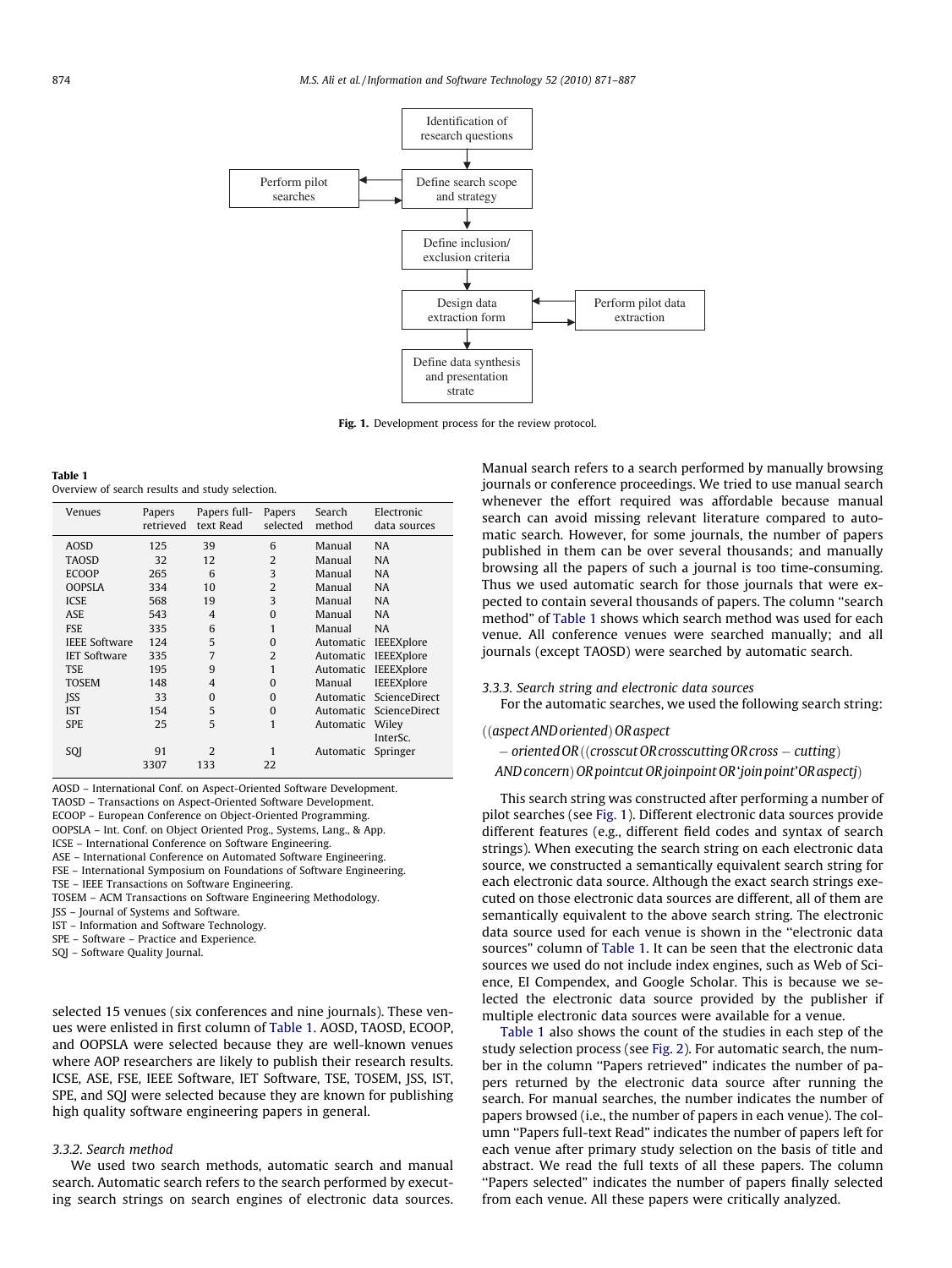

Fig. 2. Paper selection process.

[Fig. 2](#page-4-0) below shows the process for selecting papers, divided into three stages. The first stage was the literature search (both manual and automatic) identified 3307 papers. In the second stage, we excluded irrelevant papers based on their title and/or abstract. This step resulted in a set of 133 papers. In stage three, we read the full text of these papers in order to select relevant studies based on our selection criteria. This is discussed in further detail in Section [3.4](#page-4-0).

## 3.4. Selection criteria

From the papers published in the venues enlisted in [Table 1](#page-3-0), we identified 133 papers reporting empirical evidence on AOP. However, we included only those papers that reported empirical studies which compared AOP-based solutions with non-aspectoriented solutions. The following are the exclusion criteria:

- Editorials, position papers, keynotes, reviews, tutorial summaries and panel discussions.
- Papers reporting lessons learned, expert judgments or anecdotal reports, and observations.
- Papers that compare different AOP techniques or models (rather than AOP versus non-AOP techniques).
- Studies that provide empirical evidence of the claimed benefits of a specific AOP model, framework, or technique but do not provide a comparison with any non-AO counterpart.

One of the included papers [E] was reported in more than one venue. We selected the one with a more thorough account of the empirical work. We kept the record of paper citations and inclusion/exclusion decisions using a citation management software and a spreadsheet application.

## 3.5. Quality assessment

<span id="page-4-0"></span>We performed the quality assessment checks on the selected studies during this step. [Table 2](#page-4-0) lists the set of questions against which each of the selected studies was assessed for the quality of the used method and the quality of the reporting. The quality assessment instrument was adopted from the instrument used by Dybå and Dingsøyr [\[17\]](#page-16-0). This instrument was informed by those proposed for the Critical Appraisal Skills Programme (CASP) (in particular, those for assessing the quality of qualitative research

#### Table 2

Quality assessment checks (adopted from [\[17\]\)](#page-16-0).

| No.                  | Question                                                                                                                                                                                                                            |
|----------------------|-------------------------------------------------------------------------------------------------------------------------------------------------------------------------------------------------------------------------------------|
| Q1<br>Q <sub>2</sub> | Is there a rationale for why the study was undertaken?<br>Is there an adequate description of the context (e.g. industry,<br>laboratory setting, products used, etc.) in which the research was<br>carried out?                     |
| Q3                   | Is there a justification and description for the research design?                                                                                                                                                                   |
| Q4                   | Has the researcher explained how the study sample (participants or<br>cases) were identified and selected, and what was the justification for<br>such selection?                                                                    |
| Q <sub>5</sub>       | Is it clear how the data was collected (e.g. through interviews, forms,<br>observation, tools, etc.)?                                                                                                                               |
| Q6                   | Does the study provide description and justification of the data<br>analysis approaches?                                                                                                                                            |
| Q7                   | Has 'sufficient' data been presented to support the findings?                                                                                                                                                                       |
| Q8                   | Is there a clear statement of the findings?                                                                                                                                                                                         |
| Q9                   | Did the researcher critically examine their own role, potential bias and<br>influence during the formulation of research questions, sample<br>recruitment, data collection, and analysis and selection of data for<br>presentation? |
| O10                  | Do the authors discuss the credibility of their findings?                                                                                                                                                                           |

Q11 Are limitations of the study discussed explicitly?

[\[18\]](#page-16-0)) and by principles of good practice for conducting empirical research in software engineering [\[19\]](#page-16-0). As confirmed by the authors (via personal communication), the instrument has general applicability to assess the quality of empirical studies in software engineering [\[20\].](#page-16-0) Hence, we adopted this instrument in our study. However, instead of using a dichotomous scale during the assessment, as used by Dybå and Dingsøyr [\[17\]](#page-16-0), we decided to use a three point scale to answer each question, either as 'Yes, 'To Some Extent' or 'No'. By using a three point scale, we did not neglect the statements where authors provided only limited information to answer the assessment questions. Answers to every quality assessment question were assigned numerical values (i.e., Yes = 1, No = 0, and To Some Extent = 0.5). A quality assessment score for a study was given by summing up the scores for all the questions for a study. This overall score was considered as the study's quality assessment score. Results of the quality assessments are provided in [Table 10](#page-13-0) (Appendix B). We discuss the results of the quality evaluation in Section [4.2](#page-5-0).

#### 3.6. Data extraction

The selected primary studies were read in depth in order to extract the data needed to answer the research questions. Three researchers read the selected papers in parallel. Data were extracted based on a detailed set of questions. Some of the fields of our data extraction form included: study ID, targeted domain, study aim, crosscutting concerns aspectized, studied characteristics, metrics used, study findings, assessment approach, type/size of the system, AOP/non-AOP languages used, research method used, and type of subjects. We kept a record of the extracted information in a spreadsheet for subsequent analysis. We noted the lines and/or paragraphs of the paper where the information was located. This approach helped us to quickly locate and validate the extracted information, and resolve disagreements. This helped to increase our confidence that the extraction process was consistent and minimally biased.

#### 3.7. Data synthesis and aggregation

During an SLR, the extracted data should be synthesized in a manner suitable for answering the questions that an SLR seeks to answer [\[13\].](#page-16-0) For the reported SLR, we decided to perform descriptive synthesis of the extracted data and to present the results in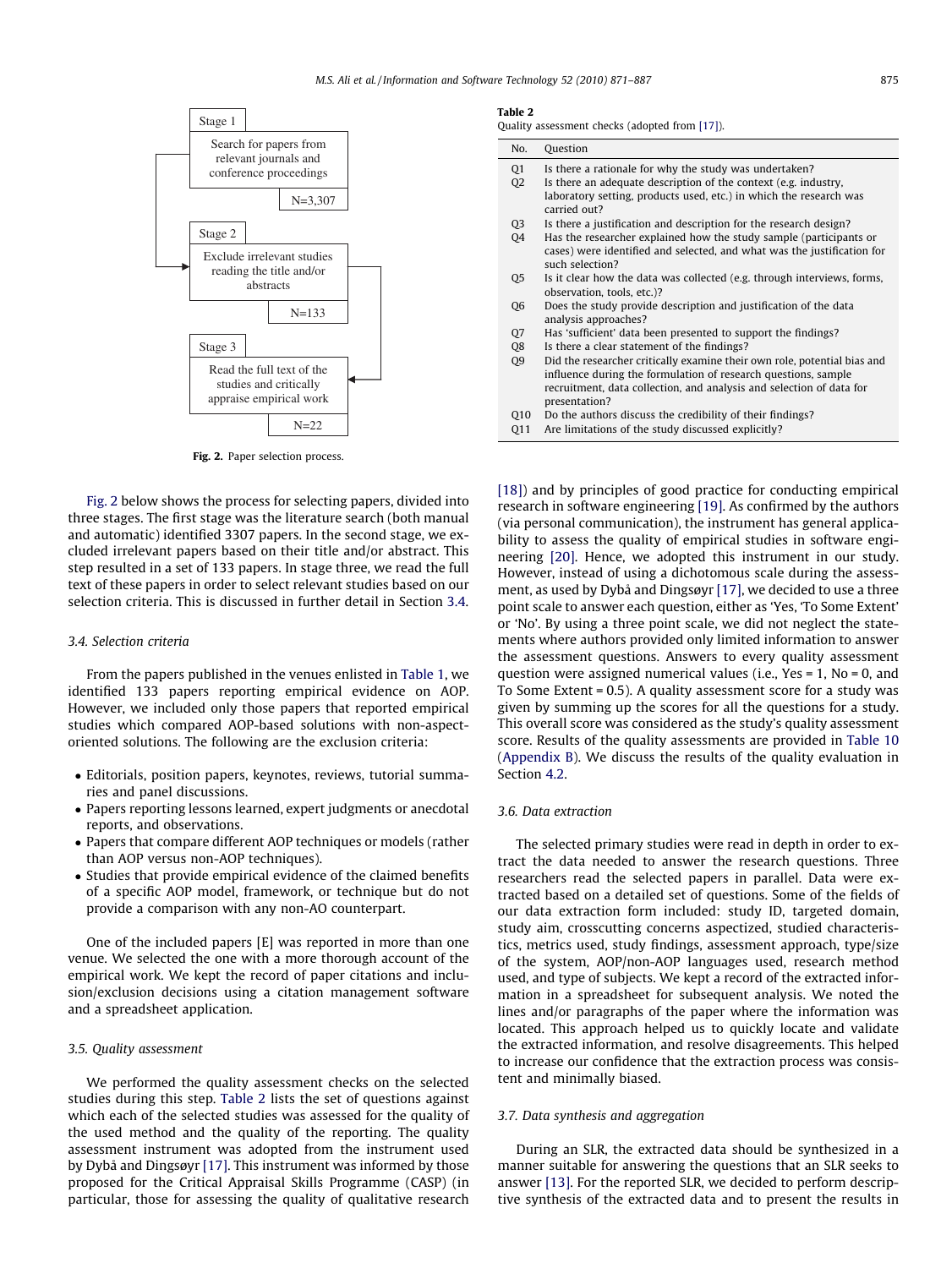tabular form. Analysis of the data revealed that each study investigated (either qualitatively or quantitatively) the effect of AOP on one or more characteristic, and concluded with some appraisal or critique of the use of the AOP in comparison with a non-AOP approach. For the purpose of our review, we consider a 'characteristic' as any property or feature of the software system, development aid, or process, which is affected by the use of the AOP paradigm, and where such an effect is supported by evidence. In cases where the effect on a characteristic is studied indirectly while presenting intuitive analytical remarks or expert judgment with no direct support through any empirical data (such as tabular or graphical presentation of measurements), the results are not considered in our review.

In order to synthesize the extract data to answer RQ-1 (Section [3.1\)](#page-2-0), we model the question 'what are the benefits and limitations of AOP?' as 'what effect AOP has had on the studied characteristics?' In empirical research, effect of a treatment is signified by effect size, which is an indicator of its magnitude. Effect size measures can be standardized or un-standardized [\[21\]](#page-16-0). Standardized effect size measures are independent of the scale since these are defined in terms of variability in data. Un-standardized measures are expressed in original scale, and are thus easier to interpret than standardized measures. Studies in this review mostly present effect size in terms of un-standardized measures involving both quantitative and qualitative investigations. Combining effect size results from these studies is not possible since studies not only examine different characteristics but also employ different metrics to study the same characteristic. The reported data in most cases is also very limited. Hence, a Meta-analysis cannot be performed in such situations [\[22\].](#page-16-0) A possible option could be the vote counting method, which does not depend on actual effect size values and metrics. Though we are aware that the use of vote counting as an aggregation approach has been discouraged [\[23\]](#page-16-0), researchers in empirical software engineering have also argued that in situations like ours, it is the only viable method [\[22,24\].](#page-16-0)

## 4. Overview of the reviewed studies

This section presents information related to the method, type and setting of the 22 selected primary studies.<sup>3</sup> Year-wise distribution of the studies revealed that over the past decade there has been a rise in the number of studies reported (see [Fig. 3\)](#page-5-0). This depicts an increased interest from the community in investigating the usefulness and usability of modularizing crosscutting concerns. A majority of the selected studies (63.6%) were published in highly ranked software engineering conferences such as ICSE, OOPSLA, ECOOP, and AOSD.

#### 4.1. Reported research methods

It is important that a suitably designed and rigorously conducted empirical study follows a well-defined research methodology to ensure the reliability and validity of the findings. An empirical study is expected to explicitly report and justify the used research methodology and its related logistics. [Table 3](#page-5-0) provides information about the type of research methods reported by the authors in the reviewed studies. It is evident that 'case study' and 'experiment' research methods are the dominant approaches used by researchers to evaluate and compare their AO-solutions. Out of 22 selected studies, only one study reported the use of 'simulation' method, while two studies utilized benchmarks to evalu-



Fig. 3. Year-wise distribution of studies.

| Table 3 |                            |  |
|---------|----------------------------|--|
|         | Research methods reported. |  |

| Method                                                 | <b>Studies</b>                                                                                      | Number | Percent                      |
|--------------------------------------------------------|-----------------------------------------------------------------------------------------------------|--------|------------------------------|
| Case study<br>Experiment<br>Benchmarking<br>Simulation | [A], [B], [D], [F], [G], [J], [Q], [S], [T]<br>[C], [1], [M], [O], [P], [R], [U]<br>[H], [L]<br>[K] | 9<br>2 | 40.9<br>31.8<br>9.09<br>4.54 |
| Not mentioned                                          | $[E]$ , $[N]$ , $[V]$                                                                               | 3      | 13.6                         |

ate the performance of aspectized code. Three studies, however, do not state their selected research method.

## 4.2. Methodological quality

While assessing a study's quality, it is usually difficult to separate the methodological rigor used for the research reported in a paper from the quality of reporting the research in that paper [\[14\]](#page-16-0). We therefore grouped the first eight questions as assessments checks for the quality of reporting and rigor, the results of which are listed in [Table 4](#page-5-0). [Table 5](#page-5-0) shows the results based on the scores for the last three questions, which are related to the evaluation credibility.

[Table 6](#page-5-0) summarizes the overall rating of the reviewed studies. It should be noted that our rating scale is non-linear. We refer the reader to [Table 10](#page-13-0) (in Appendix B) for the detailed quality profile

#### Table 4

Rating quality of reporting and rigor of studies.

| Quality score                             | Poor $(0-5)$ | Fair $(5.5 - 6.5)$ | Good $(7-8)$ |
|-------------------------------------------|--------------|--------------------|--------------|
| Number of studies<br>Percentage of papers | 18.2         | 40.9               | 40.9         |

#### Table 5

Rating credibility of evidence of included studies.

| <b>Quality Score</b>                      | Poor $(0-1)$ | Fair $(1.5-2)$ | Good $(2.5-3)$ |
|-------------------------------------------|--------------|----------------|----------------|
| Number of studies<br>Percentage of papers | 18<br>81.8   | 9.1            | 9.1            |

## Table 6

Overall quality rating of included studies.

| Quality score                             | Poor      | Fair    | Good          | High       |
|-------------------------------------------|-----------|---------|---------------|------------|
|                                           | $(0-5.5)$ | $(6-7)$ | $(7.5 - 8.5)$ | $(9 - 11)$ |
| Number of studies<br>Percentage of papers | 22.7      | 27.2    | 22.7          | 27.2       |

<span id="page-5-0"></span><sup>&</sup>lt;sup>3</sup> Appendix-I lists the references to these studies.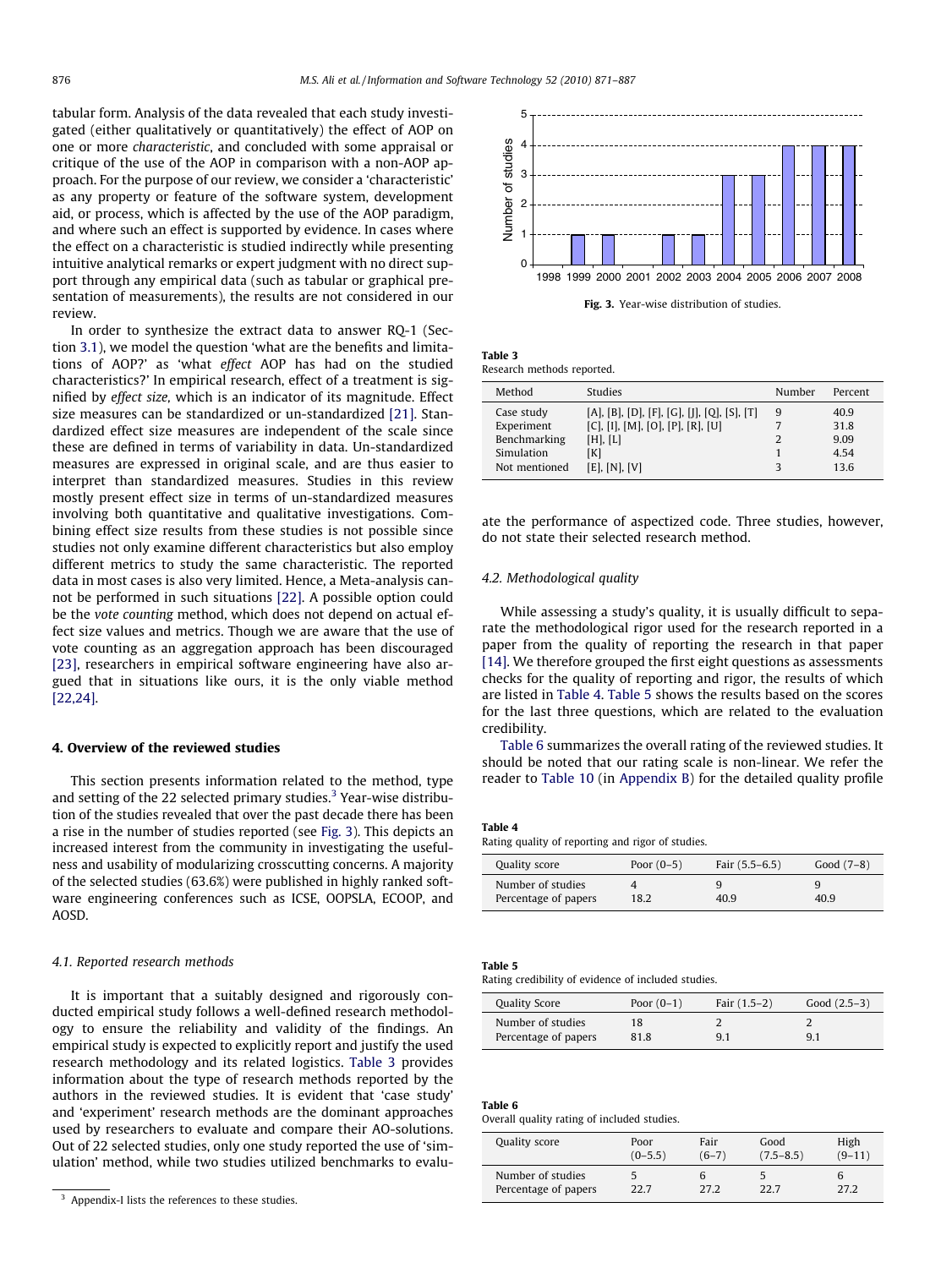Table 7 Three dimensions of study settings.

| View    | Settings                  | <b>Studies</b>                                                     | Number         |
|---------|---------------------------|--------------------------------------------------------------------|----------------|
| Scope   | Industrial<br>study       | None                                                               | $\Omega$       |
|         | Academic/Lab<br>study     | All                                                                | 22             |
| Studied | Humans                    | [M], [O], [R], [U]                                                 | $\overline{4}$ |
| objects | <b>Applications</b>       | Remaining reviewed studies                                         | 18             |
| System  | 'Toy' system              | [M], [O], [R], [U]                                                 | $\overline{4}$ |
| type    | Real world<br>application | [C], [D], [G], [I], [L], [T]                                       | 6              |
|         | Sample<br>application     | [A], [B], [D], [E], [F], [H], [J], [K], [N],<br>[P], [Q], [S], [V] | 14             |

of a specific study. Below, we briefly discuss the observations from the information provided in these tables.

- [Table 4](#page-5-0) shows that a majority of the reviewed studies are good in terms of presentation. However, one can observe the sparse entries (almost one-third) in the columns Q3 and Q6 in [Table 10](#page-13-0) which are related to the description and justification of research design and data analysis. Three studies ([G, M, U]) appeared to be the most rigorous and well documented.
- $\bullet$  It is clear from [Table 10](#page-13-0) that, except for two studies ([O, R]), the majority of the studies do not explicitly discuss the issues of bias, validity and reliability of their findings. Only four studies ([M, O, R, U]) discuss validity issues, while only half of the studies discuss the limitations of their approaches. This renders the overall strength of the evidence reported in these studies very low.
- From [Table 10](#page-13-0), it should be noted that none of the studies got a full score on the overall quality assessment criteria. Six studies [D, G, M, O, R, U] scored 9 or higher on the overall quality rating and are considered high quality studies. Five studies [B, H, N, P, V] are considered poor in our quality rating. Studies with high overall quality score are referenced in bold while those with poor quality rating appear in italics in [Tables 8, 10 and 11](#page-6-0).

While reading the papers, we found it quite difficult to extract the information regarding the data collection and analysis

approach as many authors did not report how the data were gathered and analyzed. We also found that a majority of the reviewed studies referred to their approach as 'case study' or 'experiment' ([Table 3](#page-5-0)). However, most of the studies did not provide any justification for the adopted methodology. Hence, it may not always be clear to a reader why a particular research method was adopted. For both practitioners and researchers, it may be helpful to know the motivation for the research design, in order to assess the relevance and the reliability of the results. These results suggest that there is a lack of knowledge and understanding regarding the selection, design and conduct of an empirical study.

## 4.3. Study settings

An overview of the contexts and settings in which empirical evaluations are performed can reveal the level of empirical research practice in a discipline. However, it is difficult to delineate what constitutes the context or settings of an empirical study. We have also observed that studies provide limited information regarding their experimental setup, and in most of the cases it was not explicitly reported in the reviewed studies for this systematic review. Although we encountered studies conducted in different settings, we found three dimensions of the study settings common among all the studies: scope, studied objects and system type. Below, these are discussed in more detail. [Table 7](#page-6-0) provides an overview.

#### 4.3.1. Scope

We found that none of the reviewed studies was conducted within an industrial environment. Rather, all of the studies were conducted in an academic/laboratory environment where application of the aspect-oriented solution was assessed within a limited scope. This situation is not surprising as it is generally not feasible in an industrial setting to develop same application (same feature set) with AOP and non-AOP approaches and then compare the results. However, it would be very useful to study a migration from OO to AOP in an industrial setting.

#### 4.3.2. Studied objects

We observed that only four studies involved human subjects where the primary objective was to consider the cognitive impact of the aspect-oriented development process on the developers. The

#### Table 8

Effect of AOP on studied characteristics – high quality studies are shown in bold, low quality studies are shown in italic.

<span id="page-6-0"></span>

| High-level characteristics                | Characteristic                                                                                             | Positive                                         | Negative                        | Insignificant                   | Mixed                    | Study count                                             |
|-------------------------------------------|------------------------------------------------------------------------------------------------------------|--------------------------------------------------|---------------------------------|---------------------------------|--------------------------|---------------------------------------------------------|
| Product related (external)<br>Performance | Performance<br>Memory consumption                                                                          | [I], [J], [L], [P]<br>[J], [P]                   |                                 | [C], [K]                        | [H]                      | 7<br>2                                                  |
| Code size                                 | Code size<br>Redundancy                                                                                    | [A], [L], [N]<br>[C]                             | $\overline{\phantom{0}}$        | [M], [R], [T]                   |                          | 6                                                       |
| Product related (internal)                |                                                                                                            |                                                  |                                 |                                 |                          |                                                         |
| Modularity                                | Modularity<br>Design quality<br>Pattern composability                                                      | [M], [S], [V]                                    |                                 | [R]<br>[R]<br>-                 | [E]<br>[B]               | 5                                                       |
| Evolvability                              | Changeability<br>Extensibility<br>Sustainability<br>Design stability<br>Maintainability<br>Configurability | [C]<br>[C]<br>[F]<br>[G], [Q]<br>[M]<br>[C], [L] |                                 | [U]<br>-<br>[U]<br>-            | $\overline{\phantom{0}}$ | 2<br>$\overline{2}$<br>$\overline{2}$<br>$\overline{2}$ |
| Cognition                                 | Understandability<br>Development efficiency                                                                | [M], [O]<br>-                                    | [U]<br>$\overline{\phantom{0}}$ | $\overline{\phantom{0}}$<br>[R] | [0]                      | 3<br>$\overline{2}$                                     |
| Language mechanism                        | <b>Exception handling</b>                                                                                  | [A], [N]                                         | [D]                             | $\qquad \qquad -$               | [T]                      | 4                                                       |
|                                           |                                                                                                            | 24                                               | 2                               | 10                              | 5                        | Total: 42                                               |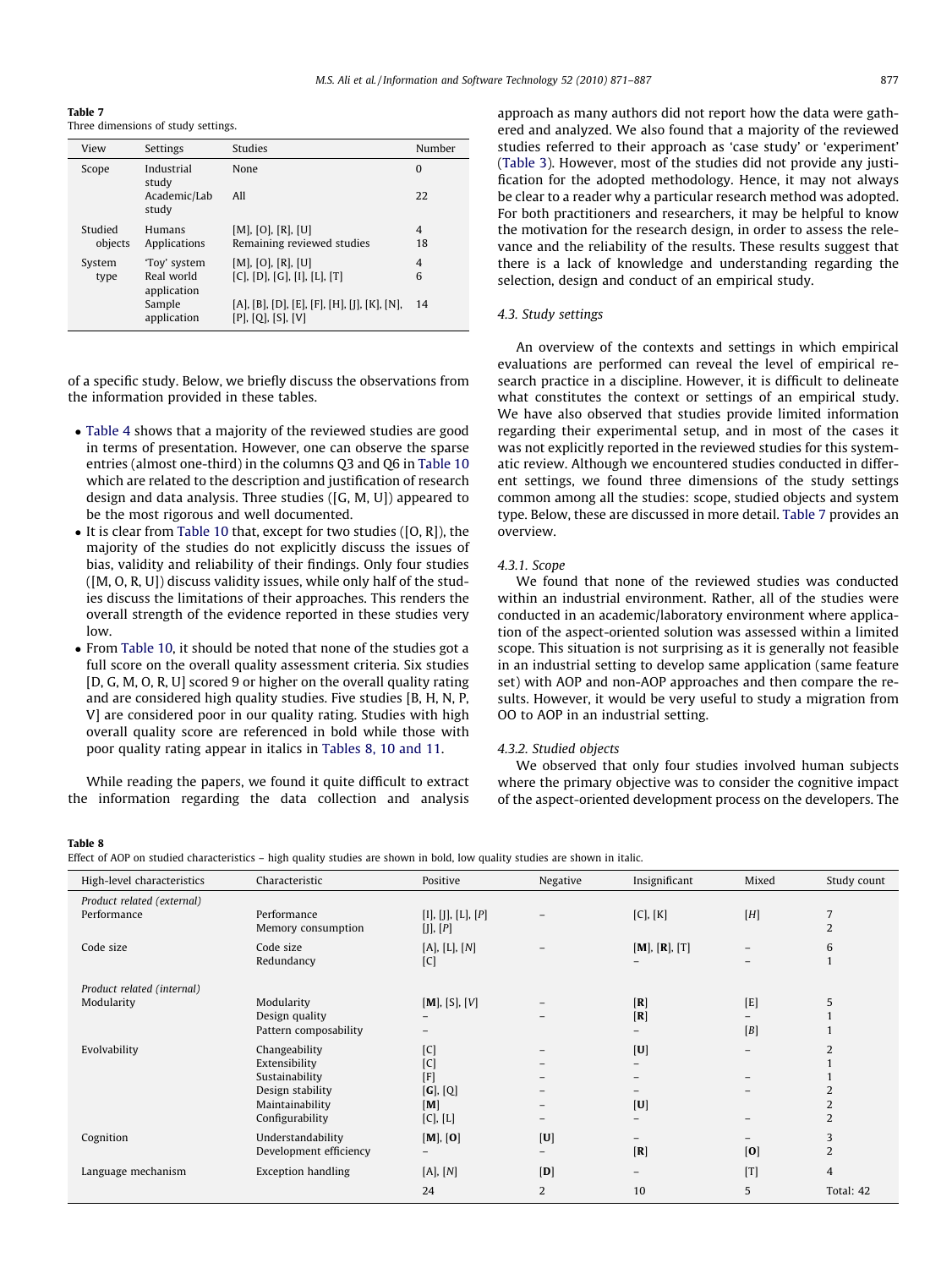remaining studies only discussed software applications as the studied objects without any explicit account of the involvement of human subjects.

## 4.3.3. System type

Every reviewed study utilized some software system to study the effect of AOP. Based on the usage of the systems studied we categorized these into three types:

- 'Real-world applications' that had been or were being used in a real-world practice.
- 'Sample applications' that were or had largely been used in research studies.
- 'Toy systems' that were mostly pedagogical applications developed or used specifically for evaluation purposes in the study.

Only six studies (27.3%) considered mature real-world applications, while a majority of the studies focused on sample applications which were mostly medium sized systems. It is also evident from [Table 7](#page-6-0) that the studies evaluating the cognitive impact of AOP versus non-AOP on developers were carried out using 'toy systems' for manageability and simplicity of the reported studies.

## 4.4 Metrics

We also looked at the metrics used in the reviewed studies. Our observation is that the work related to aspect-oriented metrics has borrowed most of the ideas from OO metrics, especially the work of Chidamber and Kemerer [\[25\].](#page-16-0) However, it may not be possible to apply all existing OO metrics straightforwardly to aspect-oriented software since AOP introduces new abstractions. As a result, most of the empirical studies conducted during the first few years after the introduction of the AOP concepts are anchored in qualitative assessment. Researchers have recently introduced several AOP metrics suites such as reported by Ceccato and Tonella [\[26\]](#page-16-0), Sant'Anna et al. [\[5\]](#page-15-0) and Zhao [\[27\].](#page-16-0) [Table 12](#page-15-0) in Appendix B provides a detailed summary of the metrics used in different studies and the properties they measure quantitatively. Some of these metrics have been adopted in many studies included in our review, especially a metric suite proposed in [\[5\]](#page-15-0) (a collection of size, coupling, cohesion and separation of concern metrics) has been used in almost one-third of the reviewed studies which include [A, B, E, G, Q, T]. However, the use of this metric suite appears to be more frequent within a group of researchers who developed the metrics suite.

## 4.5. Systems investigated

[Table 11](#page-14-0) (in Appendix B) summarizes the size and type of the studied systems reported the reviewed studies. The types of the studied systems include operating system, virtual machine, embedded software, middleware, frameworks and applications, which provides a good coverage of the typical types of software in industry. Regarding the size of the software systems, most of them fall into medium to large sized categories (in terms of lines of code), which show that the systems under investigation are not trivial and are comparable to industrial software systems.

#### 4.6. Implementation languages

<span id="page-7-0"></span>Each of the reviewed studies compares an aspect-oriented version of a software system with its nonaspect-oriented counterpart, which in almost all the cases was the original implementation of a system. We term the language that is used to implement the original non-AOP version as 'comparison language'. Java is the most fre-

quently used comparison language; 19 out of 22 studies used Java (see [Table 11](#page-14-0)). Apart from Java, two studies used C++, while three studies used C programming language.

AspectJ is the most frequently used language for AOP implementation. Eighteen studies (81.8%) used AspectJ; out of which 16 studies used AspectJ exclusively, while two studies, [A] and [G], used EJFlow and CaesarJ respectively along with AspectJ. Two studies [J, K] used AspectC++, one study [C] used AspectC, and one study [I] used GluonJ language for programming in aspect-orientation. It is interesting to note that except one study [C], which compares AOP versus non-AOP implementations in a structured paradigm, all remaining studies (95.45%) compared AO solutions with their OO counterparts.

#### 5. Results and discussion

This section presents the findings our analysis of the data extracted from the reviewed papers in order to answer the research questions. We anchor our presentation on the characteristics studied in the selected papers.

[Table 8](#page-6-0) lists 16 identified characteristics with cited references. Since detailed presentation of each characteristic in the study context is not feasible, we prefer to discuss closely related characteristics in concert. Characteristics are closely related when there is some common goal of evaluation. For example, changeability, extensibility, sustainability, maintainability, design stability, etc. can be considered related, since these are all facets of evolvability in a software system and a common assessment objective is to understand evolution under AO. Grouping related characteristics into high-level characteristics (six grey boxes in the left-hand side of [Table 8\)](#page-6-0) not only depicts the common goals of the studies, but also to provides leverage to better understand the effect due to increased sample size.

## 5.1. Benefits and limitations of AOP

Our assessment of the effectiveness and limitations of AOP is collectively based on the findings of individual primary studies regarding the effect of AOP on various characteristics. Typically, studies present four types of conclusive statements:

- Positive when authors note improvement with AOP use compared to non-AOP implementations.
- Negative when the consequences of introducing aspects are not beneficial in the context.
- Insignificant when AOP solution does not yield better results than earlier solutions, or there is no significant evidence of improvement.
- Mixed when the study concludes with a mix of above three statement types and does not provide any aggregated statement about the effect that AOP had on the studied characteristic.

These conclusions (summarized in [Table 8\)](#page-6-0) provide important information in answering our main research question (RQ-1). Below, we discuss six high-level characteristics and briefly discuss our conclusions on the effect of AOP. Our conclusions, however, are only based on a limited number of primary evaluations found in the reviewed studies. We maintain that since every study discusses the effect of aspect-orientation with specific goals, settings, and limitations, it is difficult to draw precise conclusions.

#### 5.1.1. Performance

There are mixed reports regarding the performance of aspectoriented solutions. We found nine studies examining performance related characteristics. Kourai et al. [I] attempted to improve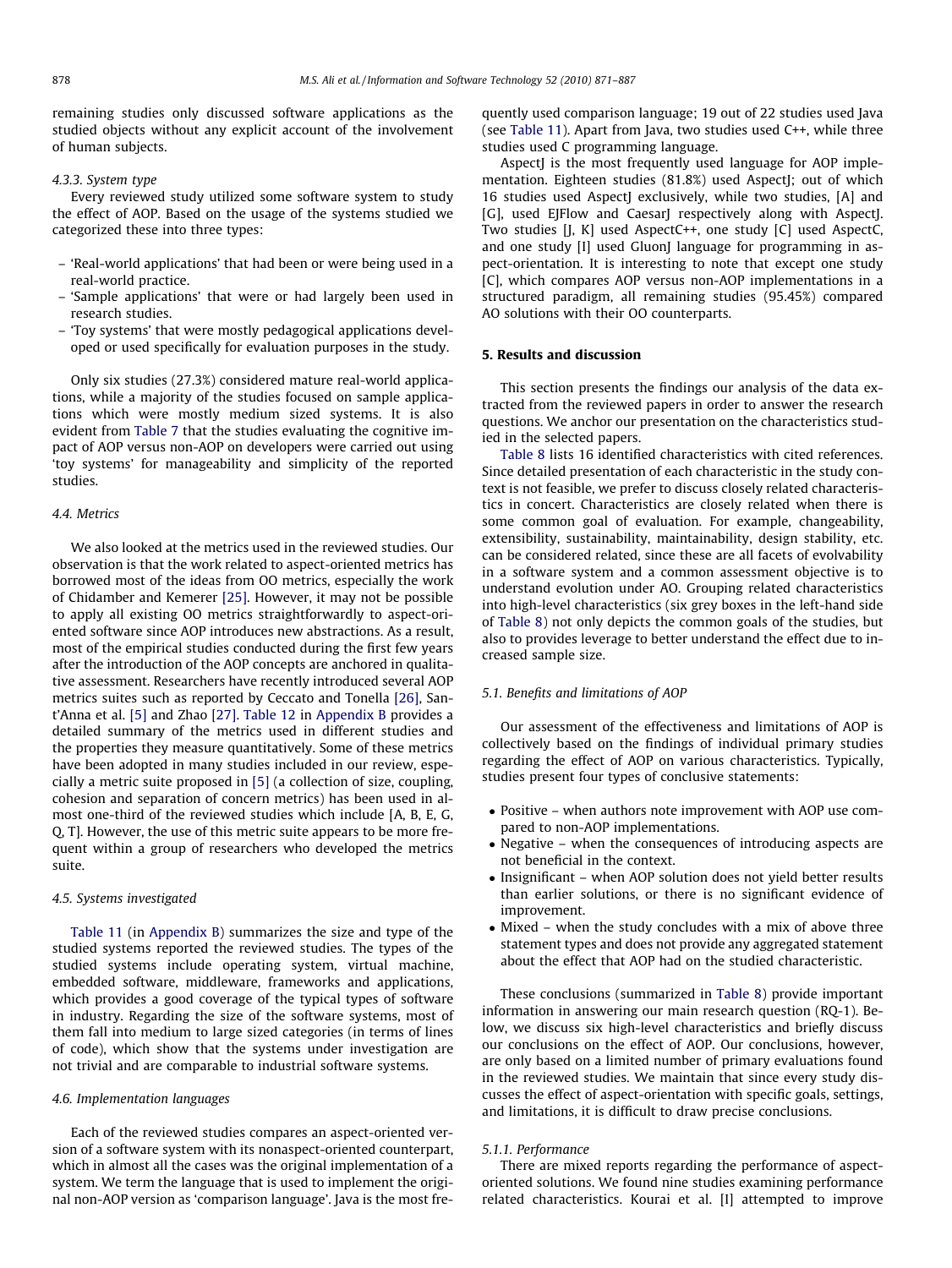execution performance with aspect-oriented application-level scheduling by separation of the scheduling code. Using a special weaver for performance tuning of the selected application, they note improvements in average response time as compared to the original implementation. Lohmann et al. [J] conducted a practical case study of an embedded weather station product line, comparing C-based, OOP-based, and AOP-based implementations. They found that the C-based and AOP-based versions are comparable in performance and using AOP instead of OOP led to significant reduction in memory and hardware costs. The AOP-based implementation achieved good separation of concerns (SoC). Based on an experience of re-factoring major middleware functionalities into aspects, Zhang et al. [L] reported around 8% performance improvements on third party benchmarks with less overhead. Pratap et al. [P] also report improvements in throughput while using AOP to selectively enable and disable middleware functionality. They utilized aspects to subset middleware in order to reduce code bloat and configuration complexity. In their effort, they developed a framework (FACET) for aspect composition where aspects encapsulate optional features, enabling the user to select only those features that are necessary. They report an experiment with various event channel configurations in the presence and absence of COR-BA. Their results indicate that CORBA-disabled FACET configurations significantly reduce the memory footprint to almost half. Footprint reductions by individual features (enabling one feature at a time), however, was not significant. It is important to mention that their study does not consider the size of the Object Request Broker (ORB) in their results. Coady and Kiczales [C] evaluated the runtime cost of introduced aspects in a Unix-based operating system kernel. They found that the AO implementation had negligible impact on performance with minor overheads. However, Siadat et al. [K] did not experience any performance improvement in their case study of applying optimizations to a network simulator. Harbulot and Gurd [H] considered the problem of tangling code in high performance scientific software, and treated parallelism as a separate concern. They conclude that the underlying design of the application is crucial for allowing aspect-oriented re-factoring. Hence, it can be concluded that it is still an open question whether or not the AOP paradigm can be successfully used for high performance scientific applications.

## 5.1.2. Code size

Kiczales et al. [\[1\]](#page-15-0) mentioned that AOP can significantly affect code size of an application by eliminating scattering and tangling in the code. Since then it has been a general expectation that aspects reduce a program's size by improving reuse and minimizing code duplication. Many studies have focused on this aspect of aspect-orientation. Study of Coady and Kiczales [C] observed a reduction in redundant code. Zhang et al. [L] report around 10KLOC or 40% reduction in the size of a middleware core by factoring out major middleware (ORBacus) functionality as aspects. They achieved around 35% fewer methods and 17% simplification in terms of the control flow. Cacho et al. [A] also experience reduction in lines of code (LOC) and number of exception classes while evaluating an AO model for exception handling implementation. Lippert and Lopes [N] specifically studied size of exception handling code for different aspect designs while partially reengineering a Java-based framework. They found large reductions in the amount of exception handling code present in the application – from 11% of the total code in the OOP version to 2.9% in the AOP version. They concluded that in the best-case scenario, exception detection and handling code was reduced by a factor of four, by using aspects and in the worst case LOC with aspects was of the same order of magnitude as the original implementation.

Besides the positive remarks above, certain situations might not yield lesser LOC in aspect-oriented implementations. Tonella and Ceccato's [M] observed that the code size was not significantly affected when re-factoring aspectizable interfaces. They conclude that one reason for this could be the relatively small size of code devoted to implementation of aspectizable interface methods. Madeyski and Szala [R] did not notice any significant effect on code size in an experiment to assess the impact of AO on design quality at source code level. Filho et al. [T] also did not find any major improvements in size measures while modularizing exceptional handling concerns in four software applications. Unlike the study reported in [N], they observed slightly higher numbers (0–13%) for various size metrics, although a few instances showed improvements (0.5–6.5%). Having analyzed the findings reported about the affects of using AOP on the code size of an application, we can conclude that aspect-oriented implementations result in lesser number of lines of code, or at worst maintain the same application code size as non-aspect-oriented implementations. We also found that when crosscutting concerns are homogeneous, aspectization significantly reduce redundant code fragments.

## 5.1.3. Modularity

Modularity is one of the characteristics considered to be directly affected by the idea of AOP. Though many researchers have advocated the positive effect of AOP on modularity, only a few have attempted to empirically validate it. Each of the reviewed studies in some respect discusses modularity. However, only five (22.7%) of them presented evidential data. Hannemann and Kiczales [V] conducted a qualitative investigation to explore the effect of AOP techniques on the implementation modularity of design patterns. They compared Java and AspectJ implementations of the 23 Gang of Four (GoF) patterns [\[28\]](#page-16-0) and found modularity improvements (with textual localization) in 17 cases where there was some form of crosscutting between a pattern's roles and its structure. Their assessment was based on modularity related properties: locality, reusability, composition transparency, (un)pluggability. However, they did not provide any justification for their choice of properties. Tonella and Ceccato [M] report improvements in modularity after migrating aspectizable interfaces to aspects. In their experiment such migration resulted in an increased cohesion of operations in each class, and a significant decrease in coupling with the interfaces. Lobato et al. [S] proposed an aspect-oriented architecture (ArchM) for code mobility, and studied its usability and usefulness while comparing with a non-AO architecture. Their assessment revealed that an aspect-oriented architectural solution promoted better modularity as it reduced overall architectural coupling by making inter-component relationships uni-directional. In another experiment, Madeyski and Szala [R] gathered various statistics to measure the effect of AOP on systems' modularity. Their study concludes that the effect was not confirmed, and points out the need for more detailed evaluation. Garcia et al. [E] conducted a quantitative replication of the same study reported in [V] based on coupling, cohesion and separation of concern metrics. Although their results show that most aspect-oriented implementations provided better separation of concern, in some cases it resulted in higher coupling and more complex operations. No general conclusion was drawn in their study, rather they discussed the situations when aspect introduction provides benefits and when it does not. We found that none of the reviewed studies reported any negative effect of AOP on modularity under a specific situation.

Madeyski and Szala [R] studied design quality of AOP versus OOP implementations in terms of modularity and size measures. They studied design quality at the source code level, and referred it as 'code quality' in their work. For the same project developed during the study, they gathered different statistics to measure which implementation, Java or AspectJ, was better with respect to modularity and size. They applied various statistical tests to analyze the data, and pointed out that the impact of AOP on design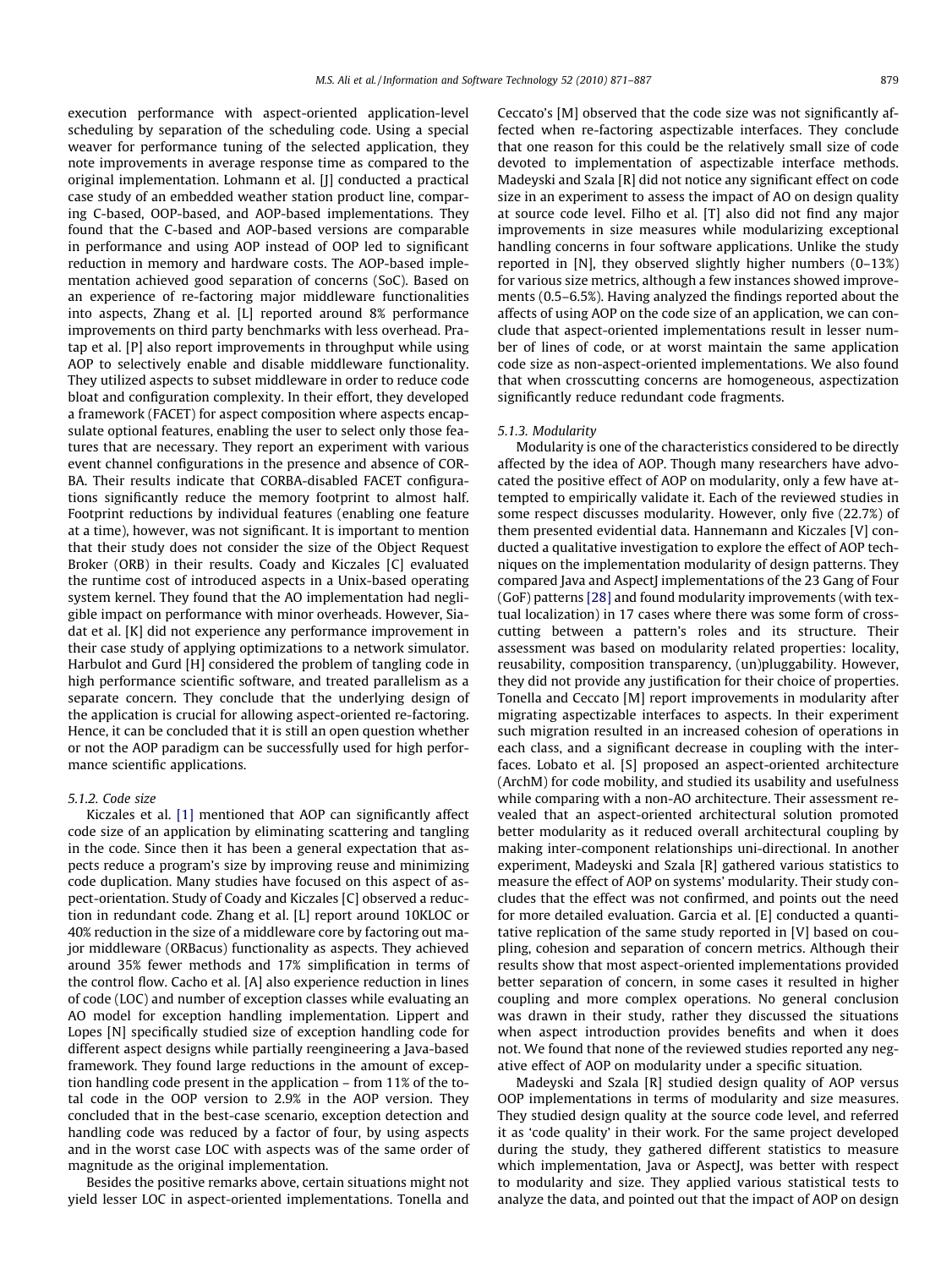quality metrics (e.g. package level, and class/aspect level) was not significant. They conclude that varying software development skills to effectively make use of the features and limitations of AspectJ might have rendered AOP's effect on design quality insignificant. Their study, however, highlights the need for further assessment of this characteristic.

The study performed by Cacho et al. [B] considered the problem of applying design patterns in real-world software where pattern roles are composed for required quality behavior. They argue that composing multiple patterns affects various concerns and pattern roles crosscut several business classes. In order to investigate how well AOP can improve separation of pattern roles and the consequences of aspectizing pattern compositions, they assessed 62 pair-wise compositions in three different systems. They noticed that aspectization results depend on the patterns involved, composition intricacies, and the application requirements. They found that there are situations in which aspectization is not straightforward and developers need to select among available design options. However, they did not draw a general conclusion. Hence, it can be concluded that this work needs to be extended in future research by using other AO languages and metrics.

## 5.1.4. Evolvability

Real-world software needs to evolve continually in order to cope with imperfections and changes in user requirements and operational environment. The nature of change actions can be corrective, adaptive and perfective (sometimes also preventive) [\[29\].](#page-16-0) Good software should thus be flexible enough to absorb required changes with minimum effort. Developing software where individual concerns are well modularized significantly aids in achieving desirable characteristics like stability, maintainability, changeability, and extensibility. Programming in aspect-oriented languages has been suggested a way to realize these characteristics. We found 11 studies in eight papers investigating the ability of aspect-oriented software to accommodate change.

Coady and Kiczales [C] conducted a longitudinal case study. They tracked the evolution of the FreeBSD operating system across three different versions. They introduced several aspects into version 2 code, and then rolled them forward into their subsequent releases in the next two versions. They focused on the evolution of specific crosscutting concerns in isolation. They found that in the AO implementation of each concern, changes to the concern itself were better localized due to textual locality, configuration changes mapped directly to modifications to pointcuts and/or makefile options, and aspectization solutions provided extensibility due to improved modularization. Gibbs et al. [F] have presented the results from a longitudinal study aimed at testing the sustainability of aspects under large scale evolution. During the study of restructuring the memory management subsystem (MMTk) of a virtual machine (RVM), they investigated whether the introduction of aspects had positive, negative or neutral impact in different situations. Positive impact of each aspect resulted from localization of the implementation of the crosscutting concerns, while negative impact resulted from weak representation of invariants, which led to new code being unintentionally encompassed by the introduced aspects. However, they reported that aspects in their study did no harm in terms of a coarse-grained assessment of change tasks and half of them did better than the original implementation. They concluded that aspects keep pace with changes and provide a means of better sustaining separation of concerns in system infrastructure software.

Two studies present empirical work to assess design stability (resistance to potential ripple effects under modifications [\[30\]\)](#page-16-0) of aspect-oriented implementations. Greenwood et al. [G] conducted a quantitative case study comparing OOP and AOP implementations. They implemented nine changes and assessed the overall maintenance effects on fundamental modularity properties and change impact analysis. Design stability was found to be stable, particularly when the change targeted crosscutting concern. Such changes tended to be more simple to apply and less intrusive. Figueiredo et al. [Q] reported similar observations from their study focusing on the evolution scenarios of two heterogeneous product lines. According to them, AO implementations for Software Product Lines (SPLs) tended to have a more stable design particularly when the required changes targeted optional and alternative features. Both studies conclude that aspectual decompositions are superior when considering the Open–Closed principle [\[31\]](#page-16-0). However, they did mention that AO mechanisms do not cope well when introducing new mandatory features, or changing a mandatory feature to an alternative one. Aspectual decomposition appeared to narrow down the boundaries of concern interaction.

Zhang and Jacobson [L] applied the principle of horizontal decomposition to the original monolithic implementation of ORBcus middleware (an implementation of CORBA specification [\[32\]\)](#page-16-0) and re-factored major middleware functionalities into aspects. To them, such modularization and isolation from the core architecture enabled better customization and configuration of the middleware. It resulted in around 17% simplification in terms of control flow and 22% reduction in coupling.

Bartsch and Harrison [U] conducted an exploratory study with 11 software professionals to study the effect of AOP on maintainability. They defined maintainability as understandability and modifiability and used corresponding metrics to measure the effect. Although the results of their experiment suggested that the object-oriented system under investigation may be more maintainable than the AO system, they could not find any statistically significant evidence for the effects of aspect-orientation. Tonella and Ceccato [M], however, report that overall maintenance time in case of AOP is likely to decrease. Although their study revealed lesser overall maintenance time in case of AOP (as compared to OOP), the maintenance task chosen in their study might have impacted the results. There is thus a clear need for more empirical evidence about the potential impact of AOP on this issue.

It is also important to note that only one study examining the process of change found an insignificant effect. Thus, the evidence suggests that AOP provides better support for evolution and maintenance than non-aspectized solutions.

#### 5.1.5. Cognition

AOP offers new language constructs and mechanisms. It is thus important to explore how the new paradigm affects the cognitive dimensions of software development. We found two relevant characteristics investigated in four primary studies. One of these is understandability, which is considered as the degree to which the purpose of a system or component is clear to the evaluator/developer. Second is the development efficiency measured in terms of the time and effort spent to program AO code.

Walker et al. [O] conducted one of the first experiments to understand how the separation of concerns provided by AOP affects a programmer's ability to accomplish different kinds of tasks. They found that programmers might be better able to understand aspect-oriented programs when the effect of the aspect code has a well-defined scope. Although they considered the time taken for understanding and coding a few implementation tasks by the participants, they did not provide any conclusive statement on the effect of AOP on development efficiency. In another experiment, Bartsch and Harrison [U] asked 11 software professionals to implement three changes in both OOP and AOP versions of an online shopping system. They noticed that understanding and applying changes to AOP code took more time than the same activity for OOP code. It is clear that both studies have reported contradictory results. However, the experimental format in both the studies did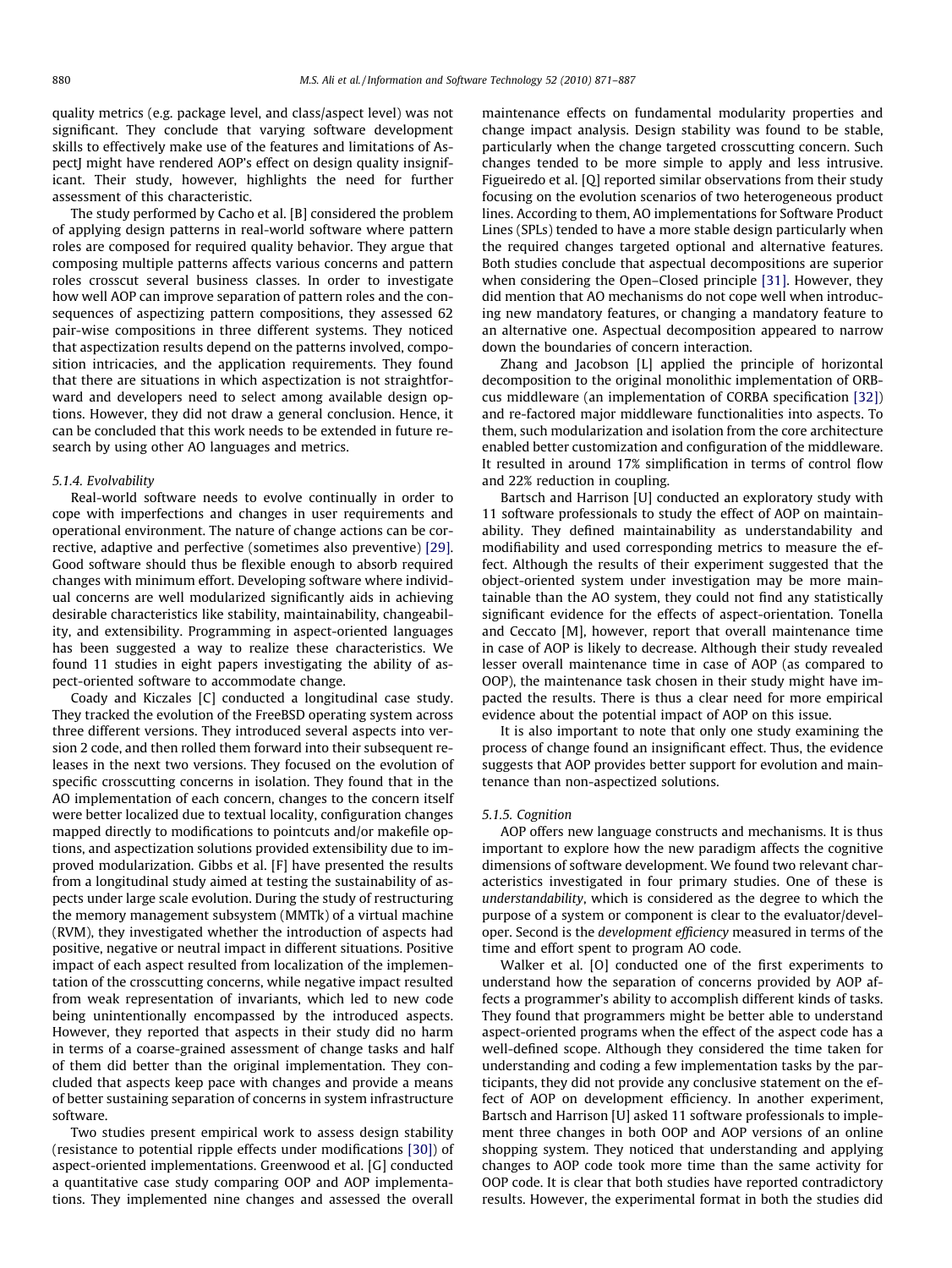not take into account a detailed investigation of how the system structure and programmers' experience might have impacted on their understanding of AOP code compared with OOP code. In another experiment, Tonella and Ceccato [M] observed that aspect-oriented re-factoring of aspectizable interfaces resulted in a significantly lower understanding time as compared to OOP while performing maintenance tasks. They conclude that re-factoring into aspectizable interfaces improves code understanding as it separates the implementation from primary class responsibility.

Madeyski and Szala [R] considered the hypothesis that wellseparated concerns are easier to maintain and develop, and hence the development time using AOP should be less than for a non-AOP implementation. They conducted an empirical study with three students to evaluate software development efficiency and design quality. The participants were asked to develop OO and AO implementations of a web-based manuscript submission and review system following Extreme Programming (XP) practices. Based on the analysis of the data gathered using pre-defined metrics (e.g. number of acceptance tests passed, total development time, active and passive programming time), they found that AOP had no significant effect on development efficiency as all the developers took almost the same amount of active time to finish the project. One of the significant limitations of this study was the very small sample size. The authors themselves recommend the use of a larger sample size to reach conclusive findings.

Due to the contradictory results, AOP's effectiveness for improved understandability is questionable. We did not find any evidence that AOP has been successful in any setting in significantly improving development efficiency. The effect of AOP on cognition has been studied in three papers and the results are not encouraging.

#### 5.1.6. Language mechanism

With new language constructs, AOP offers new ways to implement traditional mechanisms. Exception handling is an important mechanism which has been investigated empirically by AOP research community. We identified four studies addressing this issue (see [Table 8](#page-6-0)).

Lippert and Lopes [N] applied aspect constructs to modularize the exception handling code in a Java-based OO framework (JWAM). They observed that AOP offers better support for different configurations of exceptional behavior since the contract aspects could be (un)plugged at compile time. Filho et al. [T] performed a similar study but they report on the contrary that the reuse of exception handlers, is not straightforward as advocated by Lippert and Lopes; rather, it depends on a set of factors such as the type of exceptions, handler behavior and contextual information. They suggest that when exception handling is non-uniform, strongly context dependent and complex, the use of aspects cannot bring any benefits. Coelho et al. [D] conducted a detailed quantitative study on the effect of AOP on exception control flows. They evaluated how exception handling aspects interact with aspects implementing other concerns. Based on a comparison of OO versus AO versions of three applications, they discuss the results on the number of undetected exceptions, exceptions caught by subsumption and specialized handlers. They conclude that AO mechanisms negatively affect the robustness of exception aware software systems. Cacho et al. [A] recently presented an AO model for exception handling implementation (EJFlow) to address some of the limitations. Results of their quantitative comparisons among Java and AspectJ implementations indicate that AO implementation reduces the amount of code necessary to define exception interface, the effort to manage exception flows, and improves separation between normal and error-handling code.

Although two of the mentioned studies favor aspect-orientation, our analysis reveals that existing AO languages do not provide sufficient benefit over object-orientation in managing exception handling behavior. Effective joinpoint models are yet to be devised for robust exception handling mechanisms.

## 5.1.7. Summary

This section provides a summary of the reported evidence ([Table 8\)](#page-6-0) on the effect of AOP on studied characteristics in relation to the assessed study quality (Appendix B – [Table 10\)](#page-13-0). It is evident that some of the reviewed studies have evaluated multiple characteristics. When one study evaluates multiple characteristics, we term evaluation of each characteristic as an instance. Our SLR identified 42 instances in the 22 reviewed studies. [Table 8](#page-6-0) shows that overall AOP provides improvement over non-AOP-based solutions in 24 instances. There were only 2 instances where AOP was not found to be an appropriate approach in the studied context. However, it was not possible to assess the extent of a positive or negative effect as no common measures were used by different studies reviewed in this SLR; nor was the reported data uniformly quantitative or qualitative. We found 10 reports in which AOP did not provide much improvement or where the effect was insignificant. In five cases we were unable to categorize the effect.

In [Table 8,](#page-6-0) references to studies which scored 'high' (nine or more, see [Table 6\)](#page-5-0) in the overall quality assessment appear in bold, and references which scored less than 6 ('poor' quality) are italicized. It can be noted that high quality studies report a range of effects – positive, negative, insignificant and mixed – whereas studies rated poor in quality assessment only report either positive or mixed effects. Also, except for 1 instance, all studies reporting negative or insignificant effects are 'good' or 'high' quality studies. It should also be noted that 4 of the 5 high quality studies were based on toy applications rather than real systems suggesting limitations to the extent that their results can be generalized. This is an important observation since it bears implications on how the overall effect on characteristics is interpreted.

We categorized 16 individual characteristics into six related high-level characteristics: performance, code size, modularity, evolvability, cognition, and language mechanism. Performance related characteristics show improvements in AOP-based solutions. There were six positive reports (66.7%) out of 9 instances, and none of the studies found any significantly negative impact. We did not find any report where effect of AOP on performance related characteristics was negative. We therefore conclude that AOP can enhance a system's performance where the context is similar as described in [I, J, L, P]. None of the instances were associated with high quality studies. Hence, there is a need for some high quality studies on real applications to confirm these effects.

This SLR found that code size related characteristics are studied in seven instances. There were four studies, which reported significant reduction in code size and redundancy. According to three studies, code size change was either insignificant or it slightly increased. However, studies reporting positive effect ´were rated low in quality assessment as compared with studies reporting an insignificant effect. However, the high quality studies were performed on ''toy" systems, so the negligible results may be restricted to small systems. Thus we conclude that in larger systems where concern scattering and tangling is expected to be widespread, introducing aspects is likely to significantly reduce number of lines of code.

Modularity related characteristics were studied in seven instances. Three studies reported improvement in modularity, one of which [M] is a high quality study. One high quality study [R], however, found the effect on modularity and design quality to be insignificant. In two studies the effect was largely dependent on the problem context and the authors could not draw overall conclusions based on their findings. Our conclusion is that although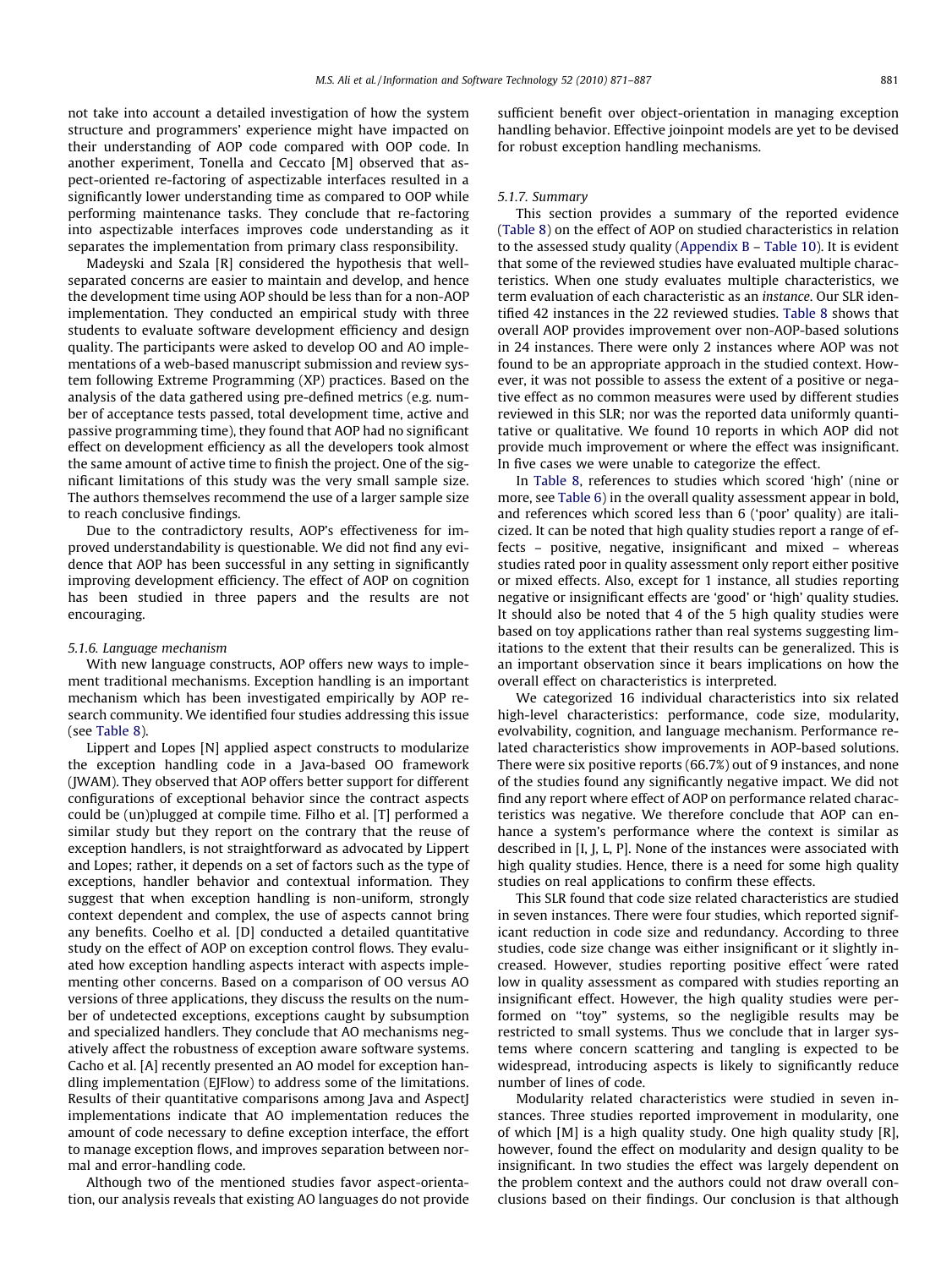AOP can result in modularized structure of a system but the context in which AOP is used should be carefully assessed.

Evolvability related characteristics are the most studied characteristics found in this review. There are eight positive reports, six of which are of 'good' or 'high' quality; there are no reports of a negative effect of AOP. Although only one study [U] finds insignificant improvement, it is a high quality study. Improvements have been reported in various facets of evolvability which include changeability, extensibility, sustainability, design stability, maintainability and configurability. We believe that AOP has the potential to develop evolvable and maintainable software.

An often raised suspicion regarding AOP is its effect on cognitive process in software development [\[4\]](#page-15-0). It should be noted that all four studies examining this characteristic are rated high quality in our quality assessment. All of these studies used human subjects (see [Table 7\)](#page-6-0). However, the experimental setup and the objects of study appeared to be too small to observe a statistically significant difference. We did not find any large scale study. Kiczales et al. [\[1\]](#page-15-0) have mentioned that ''it is extremely difficult to quantify the benefits of using AOP without a large experimental study, involving multiple programmers using both AOP and traditional techniques to develop and maintain different applications". Our observations gained through this SLR corroborate their remarks. Overall the effect of AOP on cognitive is not encouraging but is an area that would benefit from some high quality studies in the context of real applications.

Exception handling was the only language mechanism studied comparatively. The only instance arising from a high quality study showed a significant negative impact in the context of a real application. Two instances of lesser quality showed a positive effect and one instance of lesser quality showed mixed effects. These results are unexpected given that exception handling was one area where AOP was expected to have a significant impact. Here, we conclude that AOP does not behave better than its non-AOP counterparts. In our opinion, this is certainly the area which needs further research.

[Table 8](#page-6-0) shows that, except for two (development efficiency and exception handling), all of the studied characteristics are attributes of the software product. Product attributes can be internal or external [\[33\]](#page-16-0). External product attributes are characteristics that a user of a software system experiences during execution. Performance and memory consumption are external attributes. The remaining characteristics are internal product attributes. These are the characteristics which are only visible to a developer during the development or maintenance process. Among 24 improvement reports, 16 are related to internal product attributes, while six are related to external attributes. It is also obvious that, except for 'code size' and 'memory consumption', all product attributes are quality attributes mentioned in different quality models. This strongly implies that the research community regards AOP as a technology that ought to improve product quality. The readers should note that we have only reported on quality characteristics studied in the literature. Product quality models usually include many other characteristics such as reusability, verifiability, security, reliability, and a number of their related characteristics. It would be useful to investigate the impact of AOP on these quality characteristics.

<span id="page-11-0"></span>An implementation paradigm can affect some of the process related characteristics as well. Currently, aspect-orientation is not just an implementation concept but spans all other phases of the development, is now known as aspect-oriented software development (AOSD). From implementation perspective, we need to know whether or not task allocation in AOP is different from non-AOP and the potential consequences. For example, can AOP help in ensuring that the application complies with the application specific standards, conventions and policy regulations in the domain? These and a number of other potential process related questions make understanding AOP's effectiveness an open area for research.

#### 5.2. Strength of evidence

We have already mentioned in Section [3.2](#page-2-0) that it is very important for a reader of an SLR to know how much confidence he/she can have in the conclusions and recommendations arising from that SLR. Hence, this was the second research question of this SLR to address which we analyzed the overall strength of the body of evidence based on the reviewed studies. There are several systems exist for grading the strength of evidence [\[34\].](#page-16-0) We used the definitions from the Grading of Recommendations Assessment, Development and Evaluation (GRADE) working group, because the GRADE definitions addressed the weakness of most evidence hierarchy-based grading systems [\[13\]](#page-16-0). The GRADE definitions were also used by other software engineering researchers for grading the strength of evidence [\[14,17\].](#page-16-0)

GRADE defines four grades of strength of evidences: high, moderate, low, and very low (see [Table 9](#page-11-0)). The strength of evidences is determined by the combination of four elements: study design, study quality, consistency, and directness. We will discuss the strength of evidences in the context of our study along the line of these four elements.

With respect to study design, the majority of the primary studies were observational. Only seven (31.8%) primary studies are experiments (see Section [4.1\)](#page-5-0). Thus, according to GRADE [\[34\],](#page-16-0) our initial categorization of the total evidence in this review from the perspective of study design is low.

Regarding study quality, approaches of data analysis were not, in general, explained well; issues of bias, validity, and limitations were poorly addressed. Only three studies partially examined the possibility of bias introduced by researchers. In only four studies, the credibility of the study findings was discussed. As many as 11 out of 22 studies (50%) did not discuss the limitations explicitly (see [Table 10](#page-13-0)). Based on these findings, we conclude that there are serious limitations in the quality of the studies.

Regarding consistency, which refers to the similarity of estimates of effects across studies [\[34\]](#page-16-0), we found that the estimates of effects from different studies represent significant inconsistency. There are inconsistent results regarding effects on code size, modularity, changeability, understandability, maintainability, performance, and exception handling. These inconsistencies might be caused by insufficient control of various influencing factors and confounding factors. Because the confounding factors were not described in the report, we could not trace the cause of these inconsistencies. The results regarding effects on design stability, configurability, design quality, extensibility, sustainability, and memory consumption are consistent. However, each of these properties has been investigated by no more than two studies. Based on these findings, we conclude that in general the results lack consistency.

Directness refers to the extent to which the people, interventions, and outcome measures are similar to those of interest [\[34\].](#page-16-0) In the context of our study, people refer to subjects (e.g., students or software professionals) of the study; interventions refer to AOP

| Table |  |
|-------|--|
|       |  |

Definitions used for grading the strength of evidence (adopted from [\[34\]\)](#page-16-0).

| Grade    | Definitions                                                                                                                                        |
|----------|----------------------------------------------------------------------------------------------------------------------------------------------------|
| High     | Further research is very unlikely to change our confidence in the<br>estimate of effect                                                            |
| Moderate | Further research is likely to have an important impact on our<br>confidence in the estimate of effect and may change the estimate                  |
| Low      | Further research is very likely to have an important impact on our<br>confidence in the estimate of effect and is likely to change the<br>estimate |
| Very low | Any estimate of effect is very uncertain                                                                                                           |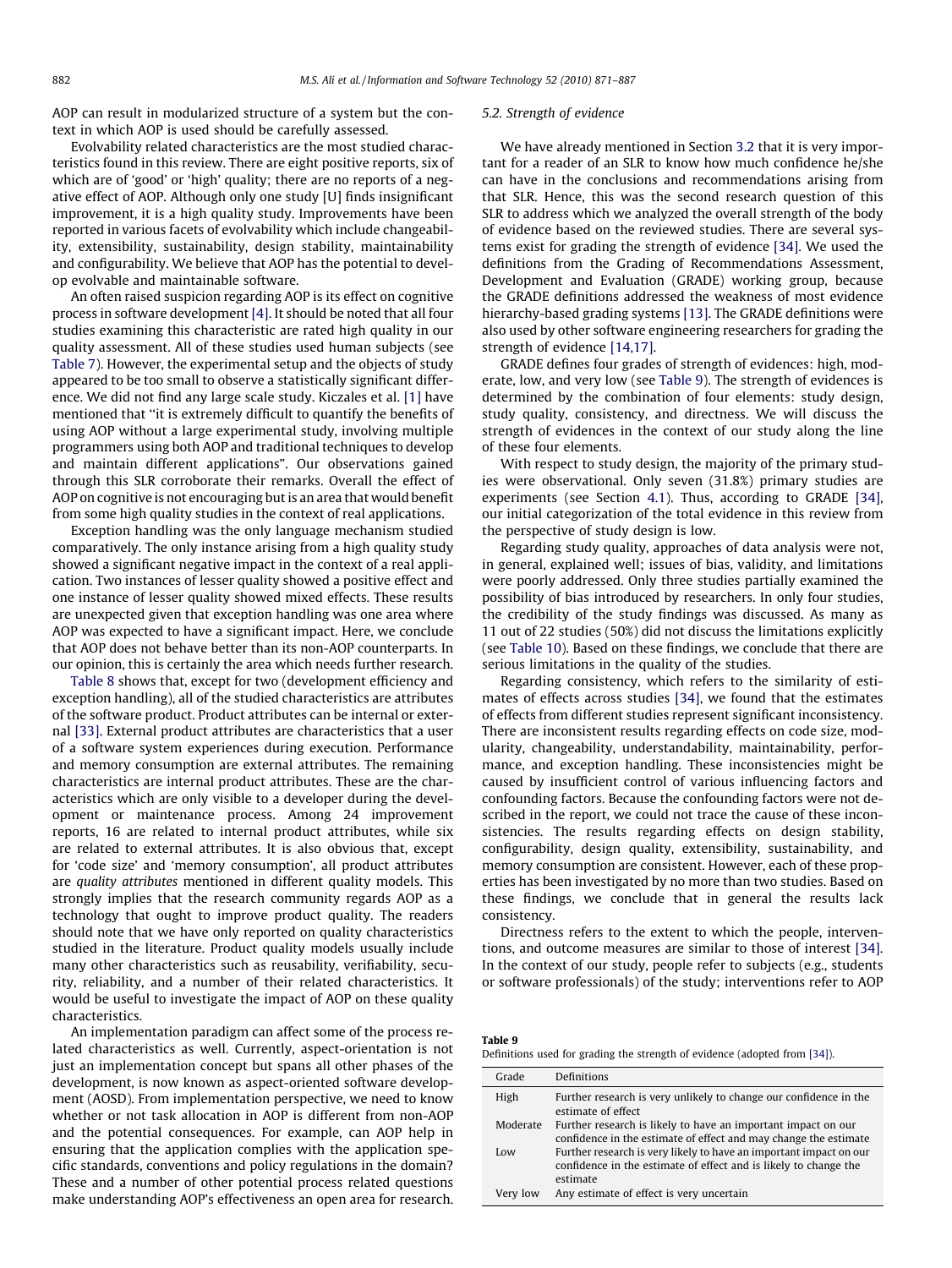approaches and non-AOP approaches, which are often embodied by the programming languages used (e.g., AspectJ, AspectC, Aspect C++ for AOP approaches, and Java, C, C++ for non-AOP approaches); outcome measures refer to the measures used to measure the properties (see [Table 12](#page-15-0) for details of these measures). With respect to people, only four studies (i.e., [M], [O], [R], and [U]) used human subjects. The subjects in [U] were software professionals. The subjects in [R] were graduate students; however, they were all experienced programmers. The subjects in [M] were a mixture of academics and programmers. The subjects in [O] were academics (i.e., graduate students and professors). In general, the characteristics of the subjects were close to (in the case of students) or representative (e.g., in the case of software professionals) software professionals. With respect to interventions, 18 out of 22 studies used AspectJ, which is the major AOP language available to practitioners. With respect to outcome measures, the measures used by the reviewed studies were also used in the real industrial settings. In addition, we also analyzed the settings (industrial or lab) where the studies were conducted and the systems investigated (as the objects of the studies) by these studies. None of the studies was conducted in an industrial setting (i.e., all in academic or lab settings). Most of the systems investigated are not trivial and are comparable to the software systems that the industrial practitioners deal with day-to-day (see [Table 11\)](#page-14-0). On the basis of these findings, our initial categorization of the total evidence in this review based on directness is between low to moderate.

Combining the four elements for grading the strength of evidence, we consider the strength of evidence in the current body of evidence regarding the benefits and limitations of AOP approaches compared to non-AOP approaches is low. Hence, any estimate of effect that is based on the body of evidence from current research cannot be considered very certain. Further research is definitely required to gain a reliable estimate of effects of AOP.

## 6. Limitations of the review

The findings from this SLR could have suffered from following limitations (i.e., validity threats), which should be taken into account while interpreting or using the reported findings:

- Accuracy and consistency during the review process is based on a common understanding among the reviewers. Misunderstandings can result in biased results. One of the main limitations of the review can be the possibility of bias in the selection of studies. To help ensure that the selection process was as unbiased as possible, we developed detailed guidelines in the review protocol prior to the start of the review. During the paper screening phase, we documented the reasons for its inclusion/exclusion. Then we also rechecked the papers based on the inclusion/exclusion criteria.
- <span id="page-12-0"></span>We found that many papers lacked sufficient details about the design and context of the reported studies. The findings were usually reported in a manner, which made it difficult to determine the effect a study examined. Sometimes we had to infer certain pieces of information during the data extraction process. There is therefore a possibility that the data extraction process might have introduced some inaccuracy in the extracted data. To minimize this possibility, we decided to report such information based on the data presented in the reviewed studies For example, we have reported the research methods used for the reviewed studies as whatever authors of those studies claimed without any assessment of the research method against the available guidelines such as [\[22,35,36\].](#page-16-0) Additionally, we held frequent discussions among the researchers involved in this review in order to clarify any ambiguity during the review pro-

cess. This practice served as a way to recheck our results, ensure that there was consistency among individual researchers, and help resolve any disagreements. However, we were not able to recheck every piece of extracted information due to the limited time and resources. We selectively ran cross-checks during the different phases of this study.

– An account of evidence from the practice community could have been beneficial to compare findings with the research/academic community. However, following a detailed study selection and quality assessment criteria, we were left primarily with academic studies. We had to exclude studies that lacked scientific rigor. In our experience, research work reported by industry practitioners often falls into this category.

## 7. Conclusion

Several studies have been conducted to investigate the effects of AOP compared with non-AOP on characteristics of software development process and the developed software since 1997, when the term AOP was coined. To the best of our knowledge, there has been no effort to systematically identify, analyze, and synthesize the findings of the reported empirical studies. This paper presents the methodological details and results of our systematic review of the empirical studies reporting the benefits and limitations of AOP compared with non-AOP.

We identified 3307 papers from searching the literature, of which only 22 were finally found to be the relevant primary studies reporting comparative empirical evidence. We identified a number of reported benefits and limitations of aspect-oriented software development from the perspective of the effect of AOP on certain characteristics. We observed that most of the reviewed studies have reported either positive or no significant effect of AOP compared with non-AOP approaches. The effect of AOP on performance, code size, modularity and evolvability related characteristics appear to be promising in the context similar to the reviewed studies. A few studies reported negative effect on certain characteristics. According to the findings, language mechanism, specifically exception handling is less likely to improve under current AOP models. AOP also appears to have performed poorly on cognitive dimension of software development during the reviewed studies. In many study instances, we noticed diverse findings. This highlights the perception of controversy regarding the applicability of aspect-oriented paradigm. There is a need to increase the number, quality and diversity of empirical studies on AOP. We have also observed that overall reporting and (or) conduct of the primary empirical studies lack methodological rigor in the sense that researchers rarely discuss the validity and limitations of their studies. It was also observed that a majority of the studies do not explicitly state the hypothesis which is being evaluated either qualitatively or quantitatively. We believe that there is a general lack of appreciation and understanding of designing, conduct, and reporting high quality empirical studies.

The findings of this SLR also enabled us to conclude that there is a significant potential for empirical software engineering researchers to systematically investigate the effect of AOP on various perspectives of software development. We found only a few of the product related characteristics which were examined. There are many other characteristics where comparative evidence can help in understanding not only the true potential of the approach, but also in pinpointing areas where improvement in technology should be sought.

#### Acknowledgement

This work was supported, in part, by Science Foundation Ireland Grant 03/CE2/I303\_1 to Lero and by IRCSET Grant no. RS/2008/134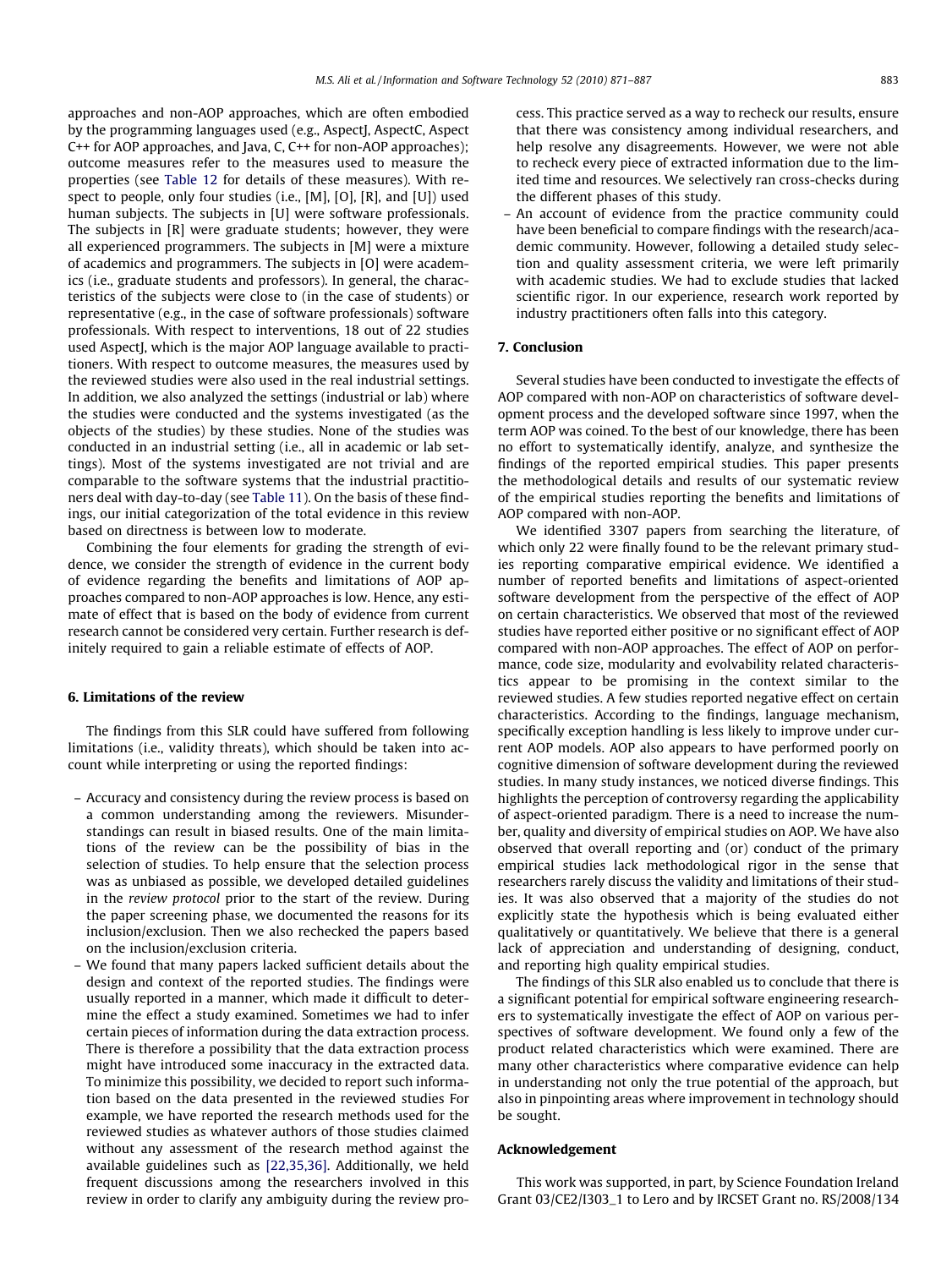to M. Ali Babar and Klaas-Jan Stol. We thanks Hesham Shokry, Aman-Ul-Haq, and Deva Kumar for helping us in the initial searches for the literature used in this research. We are also thankful to the IST area editor, Barbara Kitchenham, and anonymous reviewers for providing useful comments to improve the paper.

## Appendix A. Selected studies

[A] N. Cacho, F.C. Filho, A. Garcia, E. Figueiredo, EJFlow: Taming exceptional control flows in aspect-oriented programming, in: Proceedings of the 7th International Conference on Aspect-Oriented Software Development (AOSD'07), ACM, 2008, pp. 72–83.

[B] N. Cacho, C. Sant'Anna, E. Figueiredo, A. Garcia, T. Batista, C. Lucena, Composing design patterns: a scalability study of aspectoriented programming, in: Proceedings of the 5th International Conference on Aspect-Oriented Software Development (AOSD'06), ACM, 2006, pp. 109–121.

[C] Y. Coady, G. Kiczales, Back to the future: a retroactive study of aspect evolution in operating system code, in: Proceedings of the 2nd International Conference on Aspect-Oriented Software Development, ACM, 2003, pp. 50–59.

[D] R. Coelho, A. Rashid, A. Garcia, F. Ferrari, N. Cacho, U. Kulesza, A. von Staa, C. Lucena, Assessing the impact of aspects on exception flows: an exploratory study, in: Proceedings of the 22nd European Conference on Object-Oriented Programming (ECOOP'08), Springer, 2008, pp. 207–234.

[E] A. Garcia, C. Sant'Anna, E. Figueiredo, U. Kulesza, C. Lucena, A.v. Staa, Modularizing design patterns with aspects: a quantitative study, in: Proceedings of the 4th International Conference on Aspect-Oriented Software Development (AOSD'05), ACM, 2005, pp. 3–14.

[F] C. Gibbs, C.R. Liu, Y. Coady, Sustainable system infrastructure and big bang evolution: can aspects keep pace?, in: Proceedings of 19th European Conference on Object-Oriented Programming (ECOOP'05), Springer, 2005, pp. 241–261.

[G] P. Greenwood, T. Bartolomei, E. Figueiredo, M. Dosea, A. Garcia, N. Cacho, C. Sant'Anna, S. Soares, P. Borba, U. Kulesza, A. Rashid, On the impact of aspectual decompositions on design stability: an empirical study, in: Proceedings of 21st European Conference on Object-Oriented Programming (ECOOP'07), Springer, 2007, pp. 176–200.

[H] B. Harbulot, J.R. Gurd, Using Aspect] to separate concerns in parallel scientific Java code, in: Proceedings of the 3rd International Conference on Aspect-Oriented Software Development (AOSD'04), ACM, 2004, pp. 122–131.

[I] K. Kourai, H. Hibino, S. Chiba, Aspect-oriented application-level scheduling for J2EE servers, in: Proceedings of the 6th International Conference on Aspect-Oriented Software Development (AOSD'07), ACM, 2007, pp. 1–13.

[J] D. Lohmann, O. Spinczyk, W. Schröder-Preikschat, Lean and efficient system software product lines: where aspects beat objects, Transactions on Aspect-Oriented Software Development II, (2006), 227–255.

[K] J. Siadat, R.J. Walker, C. Kiddle, Optimization aspects in network simulation, in: Proceedings of the 5th International Conference on Aspect-Oriented Software Development (AOSD'06), ACM, 2006, pp. 122–133.

[L] C. Zhang, H.-A. Jacobsen, Resolving feature convolution in middleware systems, in: Proceedings of the 19th Conference on Object-Oriented Programming, Systems, Languages, and Applications (OOPSLA'04), ACM, 2004, pp. 188–205.

[M] P. Tonella, M. Ceccato, Re-factoring the aspectizable interfaces: an empirical assessment, IEEE Transactions on Software Engineering, 31 (2005), 819–832.

[N] M. Lippert, C.V. Lopes, A study on exception detection and handling using aspect-oriented programming, in: Proceedings of the 22nd International Conference on Software Engineering (ICSE'00), ACM, 2000, pp. 418–427.

[O] R.J. Walker, E.L.A. Baniassad, G.C. Murphy, An initial assessment of aspect-oriented programming, in: Proceedings of the 21st International Conference on Software Engineering (ICSE'99), IEEE Computer Society Press, 1999, pp. 120–130.

[P] R.M. Pratap, F. Hunleth, R.K. Cytron, Building fully customisable middleware using an aspect-oriented approach, IEE Proceedings-Software, 151 (2004), 199–216.

[Q] E. Figueiredo, N. Cacho, C. Sant'Anna, M. Monteiro, U. Kulesza, A. Garcia, S. Soares, F. Ferrari, S. Khan, F.C. Filho, F. Dantas,

## Table 10

Quality assessment scores.

<span id="page-13-0"></span>

| Study   | Quality of reporting and rigor |                           |                |          |                    |                | Sum                | Credibility of evidence |         |                | Sum      | Total        |            |     |
|---------|--------------------------------|---------------------------|----------------|----------|--------------------|----------------|--------------------|-------------------------|---------|----------------|----------|--------------|------------|-----|
|         | Rationale                      | Description<br>of context | Design         | Sampling | Data<br>collection | Analysis       | Sufficient<br>data | Clarity of<br>findings  | $(1-8)$ | Author<br>bias | Validity | Limitations  | $(9 - 11)$ |     |
|         | Q <sub>1</sub>                 | Q <sub>2</sub>            | Q <sub>3</sub> | Q4       | Q <sub>5</sub>     | Q <sub>6</sub> | Q7                 | Q8                      |         | Q <sub>9</sub> | Q10      | Q11          |            |     |
| [A]     |                                | 0.5                       | 0.5            |          |                    | $\Omega$       | $\mathbf{1}$       |                         | 6       | $\Omega$       | $\Omega$ | $\Omega$     | $\Omega$   | 6   |
| [B]     |                                | 0.5                       | $\Omega$       |          | 0.5                | 0.5            | 0.5                |                         | 5       | $\Omega$       | $\Omega$ | O            | ſ          | 5   |
| [C]     |                                |                           | $\Omega$       |          |                    | 0.5            |                    |                         | 6.5     | $\Omega$       | $\Omega$ |              |            | 7.5 |
| [D]     |                                |                           |                |          |                    | 0.5            |                    |                         | 7.5     | 0.5            | 0        |              | 1.5        | 9   |
| [E]     |                                | 0.5                       |                |          |                    |                |                    |                         | 6.5     | $\Omega$       | $\Omega$ |              |            | 7.5 |
| [F]     |                                | 0.5                       | o              |          |                    | $\Omega$       | 0.5                |                         | 5       | $\Omega$       | $\Omega$ |              |            | 6   |
| [G]     |                                |                           |                |          |                    |                |                    |                         | 8       |                | $\Omega$ |              |            | 9   |
| $[H]$   |                                |                           | 0.5            |          |                    |                | 0.5                | 0.5                     | 5.5     | $\Omega$       | $\Omega$ |              |            | 5.5 |
| $[1]$   |                                |                           | $\Omega$       |          | 0.5                | 0.5            |                    |                         | 6       | $\Omega$       | $\Omega$ | 0            | 0          | 6   |
| $[]$    |                                |                           | 0.5            |          |                    | 0.5            |                    |                         |         | $\bf{0}$       | 0        | 0.5          | 0.5        | 7.5 |
| [K]     |                                | 0.5                       | 0.5            |          |                    | 0.5            | 0.5                |                         |         | 0              | 0        |              |            |     |
| $[L]$   |                                | 0.5                       | 0.5            |          | 0.5                | 0.5            |                    |                         |         | $\Omega$       | $\Omega$ |              |            | 6   |
| [M]     |                                |                           |                |          |                    |                |                    |                         | 8       | 0              |          |              |            | 9   |
| [N]     |                                | 0.5                       | $\Omega$       | 0.5      |                    |                | 0.5                |                         | 4.5     | $\Omega$       | $\Omega$ |              | $\Omega$   | 4.5 |
| [0]     |                                |                           |                | 0.5      |                    |                |                    |                         | 7.5     | 0.5            |          |              | 2.5        | 10  |
| $[ P ]$ |                                | 0.5                       | $\Omega$       |          |                    | 0              | 0.5                |                         | 5       | $\Omega$       | 0        |              | $\Omega$   | 5   |
| [Q]     |                                |                           | 0.5            |          |                    | 0.5            |                    |                         |         | $\mathbf{0}$   | $\Omega$ |              |            | 8   |
| [R]     |                                |                           |                |          | 0.5                |                |                    |                         | 7.5     | 0.5            |          |              | 2.5        | 10  |
| [S]     |                                |                           | $\Omega$       |          |                    | 0              |                    |                         | 6       | $\Omega$       | $\Omega$ |              | n          | 6   |
| [T]     |                                |                           | 0.5            |          |                    | 0.5            |                    |                         |         | $\Omega$       | $\Omega$ |              |            | 8   |
| [U]     |                                |                           |                |          |                    |                |                    |                         |         |                |          | 0.5          | 1.5        | 9.5 |
| [V]     |                                | 0.5                       | 0.5            |          |                    | $\Omega$       | 0.5                |                         | 5.5     | $\Omega$       | $\Omega$ | $\mathbf{0}$ | $\Omega$   | 5.5 |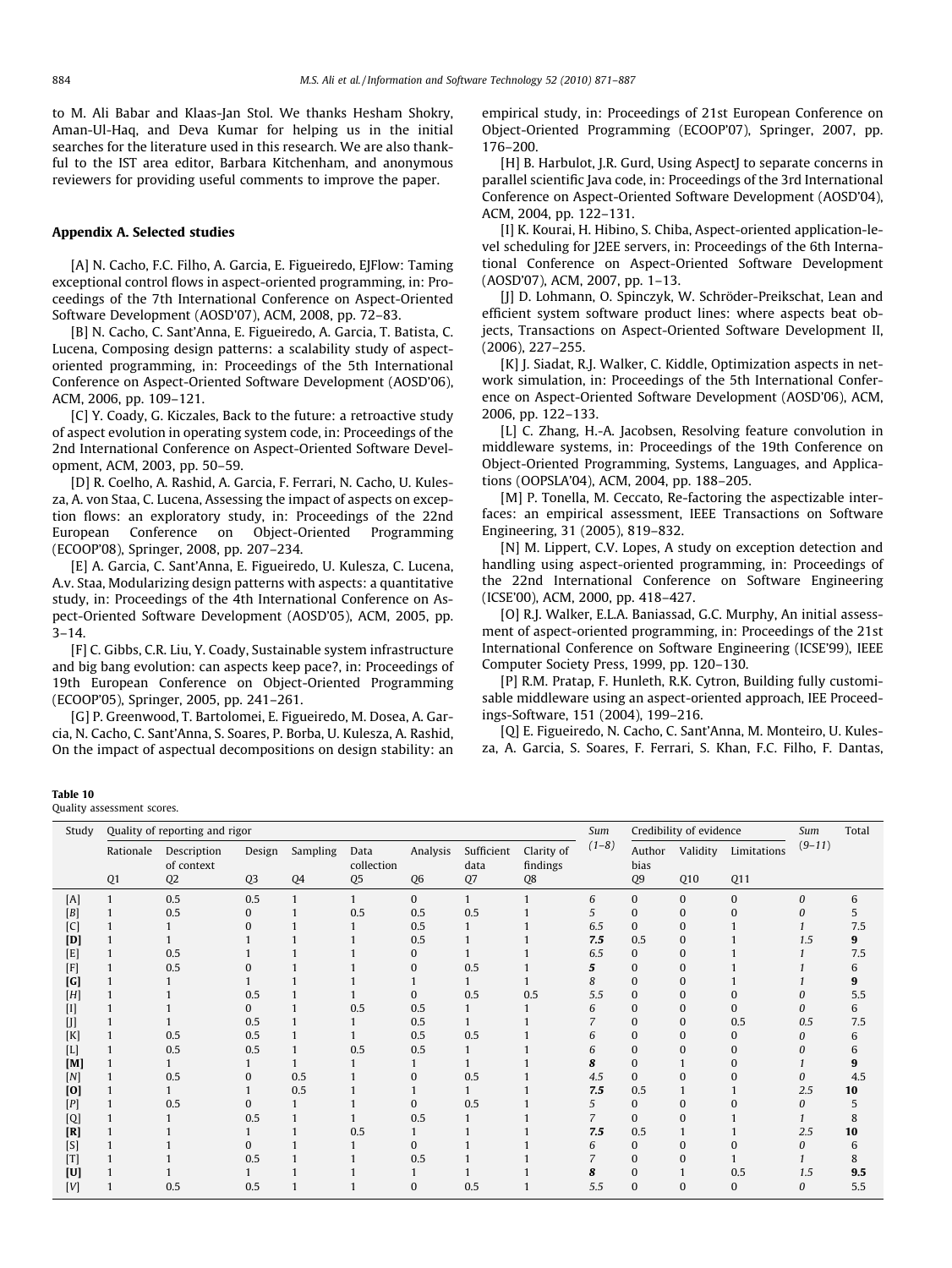Studied systems.

| Study       | System                                                                                                   | Type                                                    | Size (typically LOC of non-AOP code, unless specified)                                                      | AOP Lang./<br>system                     | Comparison<br>Lang.          |
|-------------|----------------------------------------------------------------------------------------------------------|---------------------------------------------------------|-------------------------------------------------------------------------------------------------------------|------------------------------------------|------------------------------|
| [A]         | MobileMedia                                                                                              | Application                                             | Almost 4000 LOC                                                                                             | Aspect],<br><b>EJFlow</b>                | Java                         |
| [B]         | OpenORB compliant middleware<br>Measurement tool<br>Agent-based application                              | Middleware<br>Application<br>Application                | "Medium-sized", LOC not mentioned<br>"Medium-sized", LOC not mentioned<br>"Medium-sized", LOC not mentioned | Aspect]<br>Aspect]<br>AspectJ            | Java<br>Java<br>Java         |
| [C]         | FreeBSD                                                                                                  | Operating<br>system                                     | v2: 212,000, v3: 357,000, v4: 474,000 LOC                                                                   | AspectC                                  | $\mathsf{C}$                 |
| [D]         | Health watcher<br>Mobile photo<br><b>JHotDraw</b>                                                        | Web-based IS<br>Application<br>Framework                | v1: 6080, v9: 8825 LOC<br>v4: 2540, v6: 1571 LOC<br>21,027 LOC                                              | Aspect]<br>AspectI<br>AspectJ            | Java<br>Java<br>Java         |
| [E]         | 23 GoF design patterns                                                                                   |                                                         | Not specified                                                                                               | AspectJ                                  | Java                         |
| [F]         | Memory manager toolkit (MMTk)<br>within Jikes RVM                                                        | Virtual<br>machine                                      | Not mentioned                                                                                               | AspectJ                                  | Java                         |
| [G]         | Health watcher                                                                                           | Web-based IS                                            | More than 4000 LOC in both Java and AspectJ                                                                 | AspectJ,<br>CaesarJ                      | Java                         |
| [H]         | Java grande forum benchmark suite                                                                        | Benchmarks                                              | Raytracer 3177 LOC; LUFact 1049 LOC; Crypt: unknown                                                         | Aspect]                                  | Java                         |
| $[1]$       | Kasendas, a river monitoring system                                                                      | Application                                             | 9238 LOC Java, 1736 LOC JSP,                                                                                | Gluon]                                   | Java                         |
| $[]$        | An embedded software product line for<br>weather stations                                                | Embedded<br>software                                    | 1392-5008 bytes of object code                                                                              | AspectC++                                | $C++$                        |
| [K]         | IP-TN network simulator                                                                                  | Simulator                                               | 27 KLOC at core                                                                                             | AspectC++                                | $C++$                        |
| $[{\rm L}]$ | ORBacus                                                                                                  | Middleware                                              | 23 KLOC at core; 13 KLOC after aspectization                                                                | AspectJ                                  | Java                         |
| [M]         | <b>JHotDraw</b><br>FreeTTS<br><b>JGraph</b><br>All classes below java in the package<br>hierarchy of JDK | Framework<br>Application<br>Framework<br>Library        | 39,214 LOC<br>31,099 LOC<br>18,373 LOC<br>382,533 LOC                                                       | Aspect]<br>Aspect]<br>AspectJ<br>AspectJ | Java<br>Java<br>Java<br>Java |
| [N]         | <b>JWAM</b>                                                                                              | Framework                                               | 44,000 LOC                                                                                                  | Aspect]                                  | Java                         |
| [0]         | Digital library system (2 versions)                                                                      | Application                                             | Not specified                                                                                               | AspectJ                                  | Java,<br>Emerald             |
| [P]         | FACET, an implementation of CORBA<br>event channel                                                       | Middleware                                              | Class file 55,250-342,226 bytes without CORBA feature; 166,921-<br>475,100 bytes with CORBA feature         | Aspect]                                  | Java                         |
| [Q]         | MobileMedia                                                                                              | Software<br>product line                                | More than 3000 LOC                                                                                          | AspectJ                                  | Java                         |
|             | BestLap                                                                                                  | Software<br>product line                                | Almost 10,000 LOC                                                                                           | Aspect]                                  | Java                         |
| [R]         | Web-based manuscript submission<br>system (3 versions)                                                   | Application                                             | 00 version 1: 4378; 00 version 2: 4680; AO version: 3895                                                    | Aspect]                                  | Java                         |
| [S]         | Expert committee<br>MobiGrid                                                                             | Application<br>Framework                                | 10,000 LOC<br>699 LOC                                                                                       | Aspect]<br>AspectJ                       | Java<br>Java                 |
| [T]         | Telestrada<br>Pet store<br>CVS core plug-in<br>Health watcher                                            | Application<br>Application<br>Component<br>Web-based IS | 3350 LOC<br>17,500 LOC<br>20,000 LOC<br>6630 LOC                                                            | AspectI<br>Aspect]<br>Aspect]<br>AspectJ | Java<br>Java<br>Java<br>Java |
| [U]         | Online shopping system                                                                                   | Application                                             | 460 NCLOC in Java; 490 NCLOC in AspectJ                                                                     | AspectJ                                  | Java                         |
| [V]         | 23 GoF design patterns                                                                                   | $\frac{1}{2}$                                           | Not specified                                                                                               | Aspect]                                  | Java                         |
|             |                                                                                                          |                                                         |                                                                                                             |                                          |                              |

Evolving software product lines with aspects: an empirical study on design stability, in: Proceedings of the 30th International Conference on Software Engineering (ICSE'08), ACM, 2008, pp. 261– 270.

[R] L. Madeyski, L. Szala, Impact of aspect-oriented programming on software development efficiency and design quality: an empirical study, IET Software, 1 (2007), 180–187.

[S] C. Lobato, A. Garcia, A. Romanovsky, C. Lucena, An aspectoriented software architecture for code mobility, Software: Practice and Experience, 38 (2008), 1365–1392.

<span id="page-14-0"></span>[T] F.C. Filho, N. Cacho, E. Figueiredo, R. Maranh, A. Garcia, C.M.F. Rubira, Exceptions and aspects: the devil is in the details, in: Proceedings of the 14th ACM SIGSOFT International Symposium on Foundations of Software Engineering (FSE'06), ACM, 2006, pp. 152–162.

[U] M. Bartsch, R. Harrison, An exploratory study of the effect of aspect-oriented programming on maintainability, Software Quality Journal, 16 (2008), 23–44.

[V] J. Hannemann, G. Kiczales, Design pattern implementation in Java and AspectJ, in: Proceedings of the 17th International Conference on Object-Oriented Programming, Systems, Languages, and Applications (OOPSLA'02), ACM, 2002, pp. 161–173.

## Appendix B

See [Tables 10–12.](#page-13-0)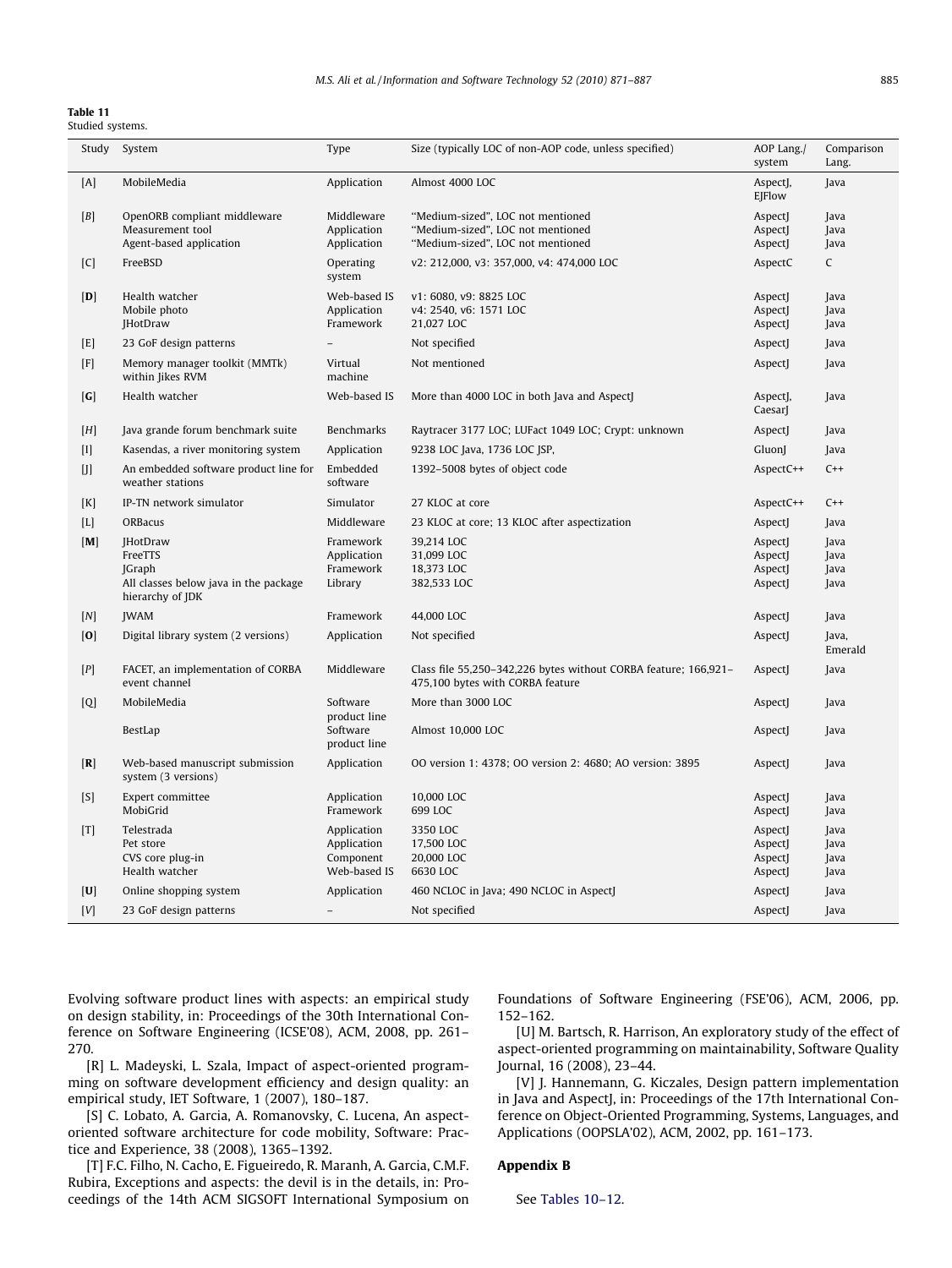#### Table 12

Measured properties and metrics used.

| Property                        | Metric                                                                                                                                                                                                                                                                                                       | Studies                                                                                                                                                |
|---------------------------------|--------------------------------------------------------------------------------------------------------------------------------------------------------------------------------------------------------------------------------------------------------------------------------------------------------------|--------------------------------------------------------------------------------------------------------------------------------------------------------|
| Size                            | Lines of code (LOC)<br>Non-commented lines of code (NCLOC)<br>Number of modules (NOM)<br>Number of attributes (NOA)<br>Weighted op. in modules/components<br>Number of class operations (OP)<br>Vocabulary size (VS)                                                                                         | [A], [B], [E], [G], [L], [N], [P], [Q], [T]<br>[R], [M]<br>[R]<br>[A], [B], [E], [G], [T]<br>[A], [B], [E], [G], [R], [T]<br>[M]<br>[A], [G], [Q], [T] |
| Coupling                        | Coupling btw. Comp./modules (CBM)<br>Depth of inheritance tree (DIT)<br>Efferent coupling (EC)                                                                                                                                                                                                               | [A], [B], [E], [G], [Q], [R], [T]<br>[A], [B], [E], [G], [Q], [T]<br>[L]                                                                               |
| Cohesion                        | Lack of cohesion in operations (LCOO)                                                                                                                                                                                                                                                                        | [A], [B], [E], [G], [Q], [R], [T]                                                                                                                      |
| Separation of concerns          | Concern diffusion over comp. (CDC)<br>Concern diffusion over operations (CDO)<br>Concern diffusion over LOC (CDLOC)                                                                                                                                                                                          | [A], [B], [E], [G], [Q], [T]<br>[A], [B], [E], [G], [Q], [T]<br>[A], [B], [E], [G], [Q], [T]                                                           |
| Change impact                   | Number of added/changed/removed comp.<br>Number of added/changed/removed op.<br>Number of added/changed/removed pointcuts<br>Number of added/changed/removed LOC                                                                                                                                             | [G], [Q]<br>[G], [Q]<br>[G], [Q]<br>[G], [Q]                                                                                                           |
| Ease of change                  | Time to complete the change<br>Time spent on coding<br>Time spent on analysis<br>Lines of code written                                                                                                                                                                                                       | [O]<br>[0]<br>[0]<br>[0]                                                                                                                               |
| Ease of debugging               | Time required to correct each fault<br>Number of file switches<br>Number of instances of semantic analysis<br>Number of builds per fault                                                                                                                                                                     | [O]<br>[0]<br>[0]<br>[0]                                                                                                                               |
| Performance                     | Round-trip message invocation cost<br>Data sending cost (min., avg., max.)<br>Number of running threads per unit time<br>Cost of forking a process<br>Time to switch b/w user and kernel mode<br>Number of event per unit time<br>Avg. real/profiled interval btw. join points<br>Time for thread suspension | $[L]$<br>$[L]$<br>[I], [L]<br> C <br>[C]<br>[P]<br>$[1]$<br>$[1]$                                                                                      |
| Modularity                      | Response for module (RFM)<br>Distance from main sequence (Dn)<br>Operation cohesion<br>Attribute cohesion<br>Interface coupling                                                                                                                                                                              | [R]<br>[R]<br>[M]<br>[M]<br>[M]                                                                                                                        |
| Memory consumption              | Memory footprint (in bytes)                                                                                                                                                                                                                                                                                  | [J], [P]                                                                                                                                               |
| Maintainability                 | Maintenance time                                                                                                                                                                                                                                                                                             | [M]                                                                                                                                                    |
| Understandability               | Understanding time                                                                                                                                                                                                                                                                                           | [M]                                                                                                                                                    |
| <b>Exception handling</b>       | Number of 'catch' stat. per type of exception<br>Number of exception paths<br>Number of uncaught exceptions<br>Number of exceptions caught by subsumptions<br>Number of specialized handlers                                                                                                                 | [N]<br>[D]<br>[D]<br>[D]<br>[D]                                                                                                                        |
| Architectural SoC               | Concern diffusion over arch. components<br>Concern diffusion over arch, interfaces<br>Concern diffusion over arch, operations                                                                                                                                                                                | [S]<br>[S]<br>[S]                                                                                                                                      |
| Code coverage                   | Line coverage (percentage)<br>Branch coverage<br>Method coverage                                                                                                                                                                                                                                             | [R]<br>[R]<br>[R]                                                                                                                                      |
| Architectural coupling          | Architectural fan-in<br>Architectural fan-out                                                                                                                                                                                                                                                                | [S]<br>[S]                                                                                                                                             |
| Interface complexity            | Number of interfaces<br>Number of operations                                                                                                                                                                                                                                                                 | [S]<br>[S]                                                                                                                                             |
| Software development efficiency | Number of acceptance tests passed<br>Development time<br>Active programming time, Passive time                                                                                                                                                                                                               | [R]<br>[R]<br>[R]                                                                                                                                      |

## References

[3] E.W. Dijkstra, On the role of scientific thought, in: Selected Writings on Computing: A Personal Perspective, Springer-Verlag, 1982, pp. 60–66. [4] A. Colyer, R. Harrop, R. Johnson, A. Vasseur, D. Beuche, C. Beust, Point/

counterpoint, IEEE Software 23 (2006) 72–75.

- [1] G. Kiczales, J. Lamping, A.Mendhekar, C.Maeda, C.V. Lopes, J.-M. Loingtier, J. Irwin, Aspect-oriented programming, in: Proceedings of the 11th European Conference on Object-Oriented Programming (ECOOP'97), Springer, 1997, pp. 220–242.
- <span id="page-15-0"></span>[2] R. Laddad, Aspect-oriented programming will improve quality, IEEE Software 20 (2003) 90–91.
- [5] C. Sant'Anna, A. Garcia, C. Chavez, C. Lucena, A. von Staa, On the reuse and maintenance of aspect-oriented software: an assessment framework, in: Proceedings of the 17th Brazilian Symposium on Software Engineering, 2003, pp. 19–34.